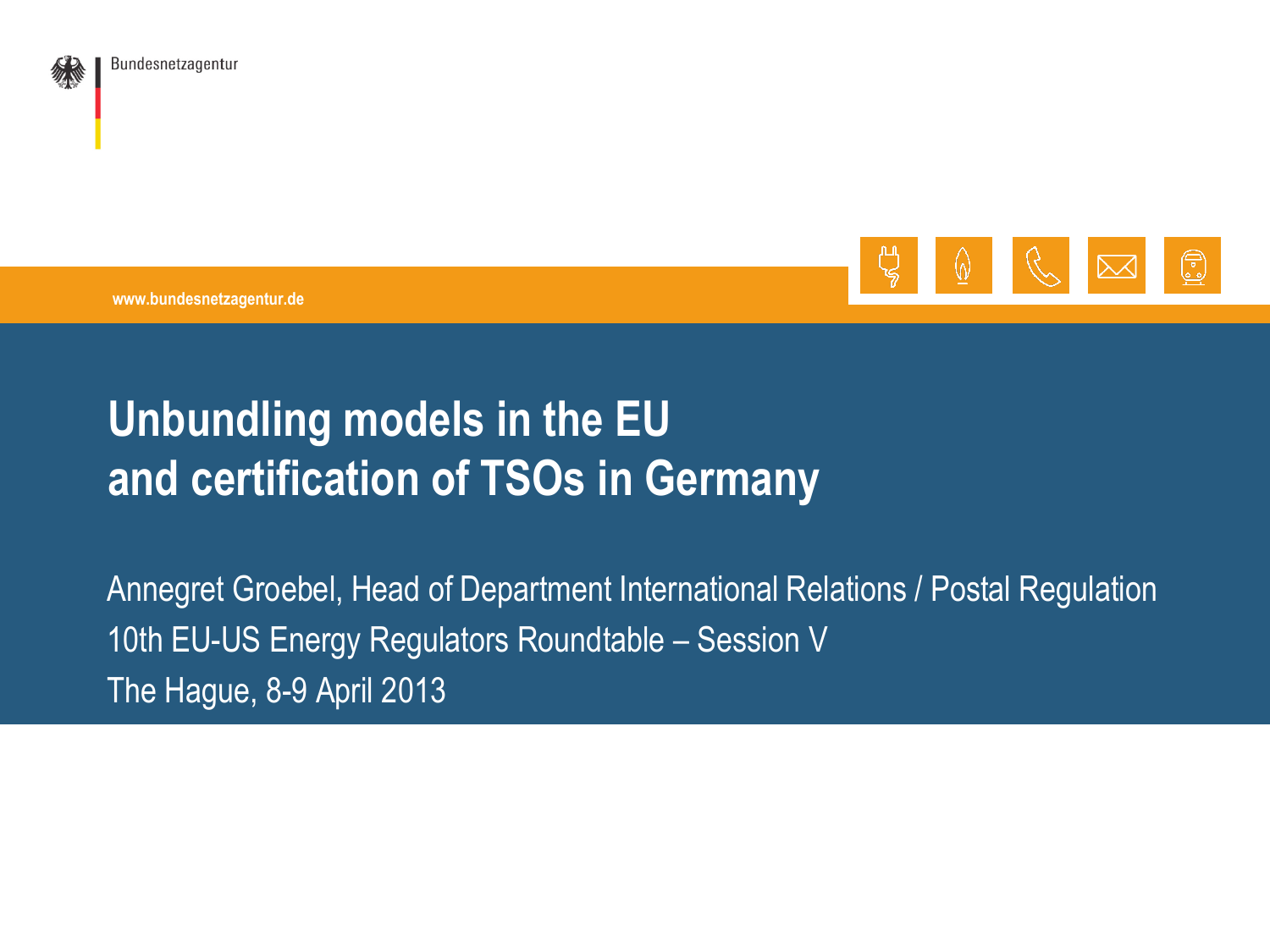

**1. Introduction**

**2. Certification process**

**3. Unbunding models**

**4. Conclusions**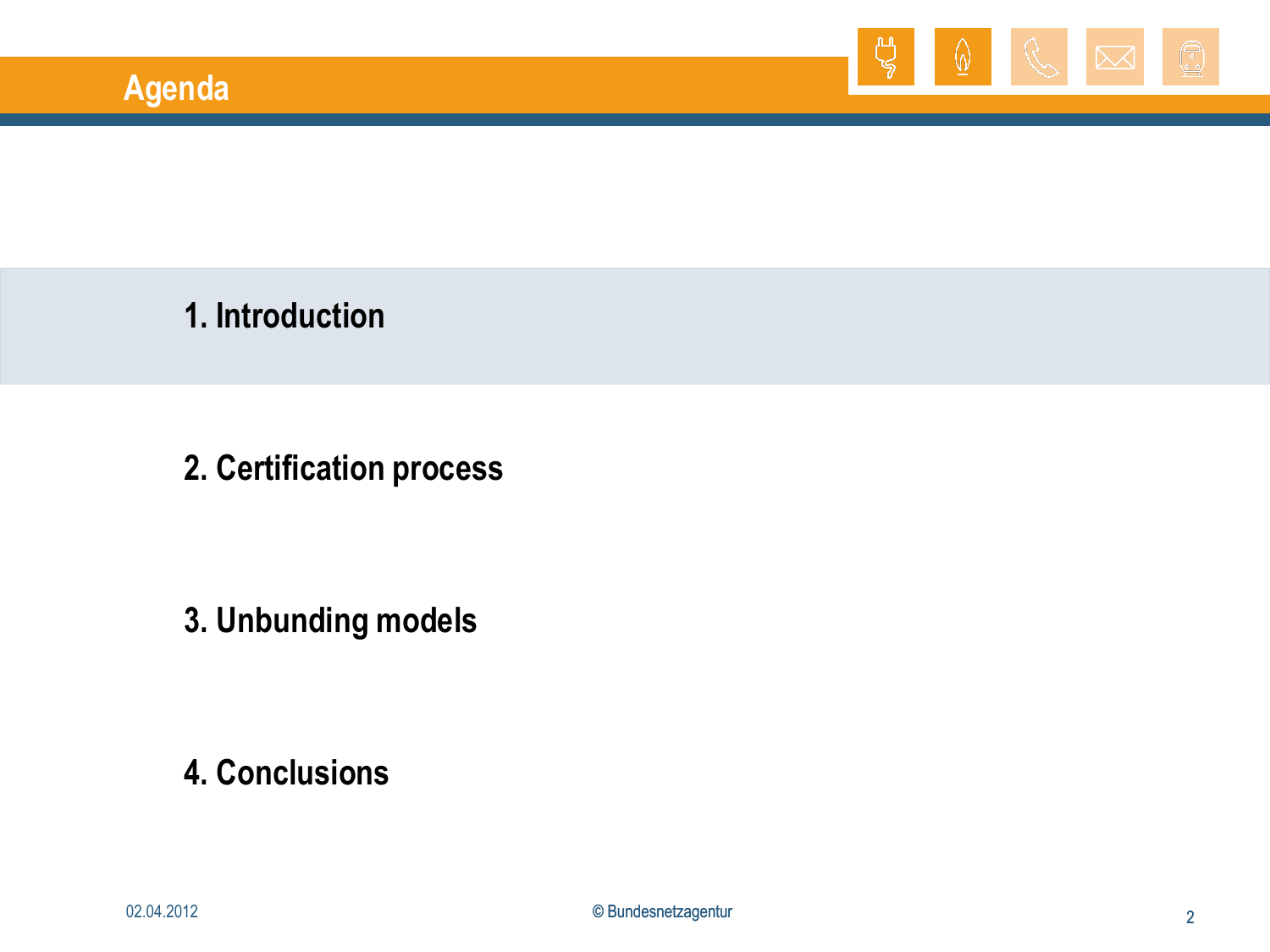

Electricity Directive 2009/72/EC:

*"Any system for unbundling should be effective in removing any conflict of interests between producers, suppliers and transmission system operators, in order to create incentives for the necessary investments and guarantee the access of new market entrants."*

Member States to choose among 3 main unbundling models:

- **Full Ownership Unbundling (OU)**
- **Independent Transmission Operator (ITO)**
- **Independent System Operator (ISO)**
- Exceptionally, also **Independent Transmission Operator+ (ITO+)**
- Transposition into national law required by 3 March 2011
- Infringement proceedings ongoing against 11 Member States (for failure to communicate national transposition measures)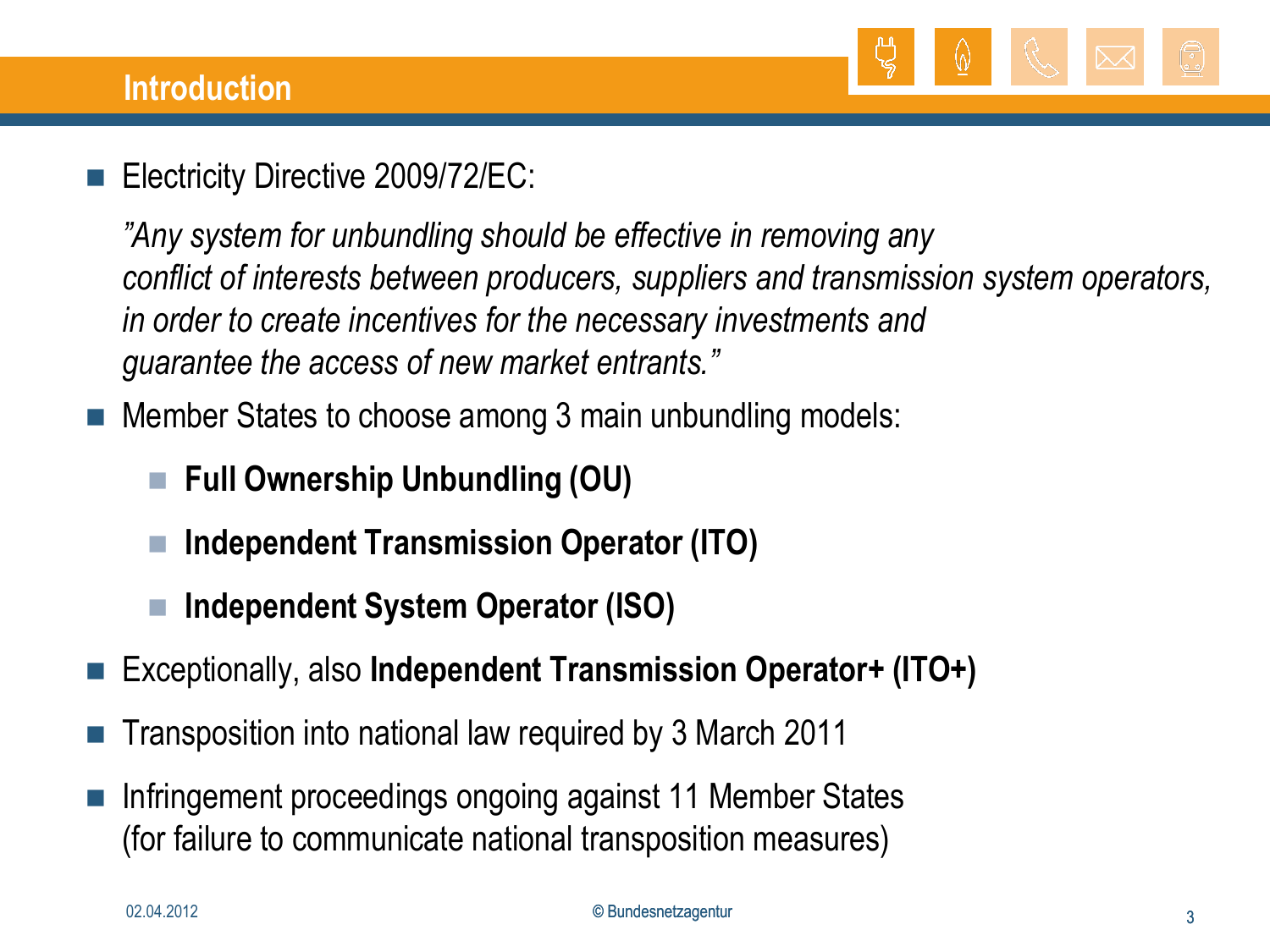

**1. Introduction**

**2. Certification process**

**3. Unbunding models**

**4. Conclusions**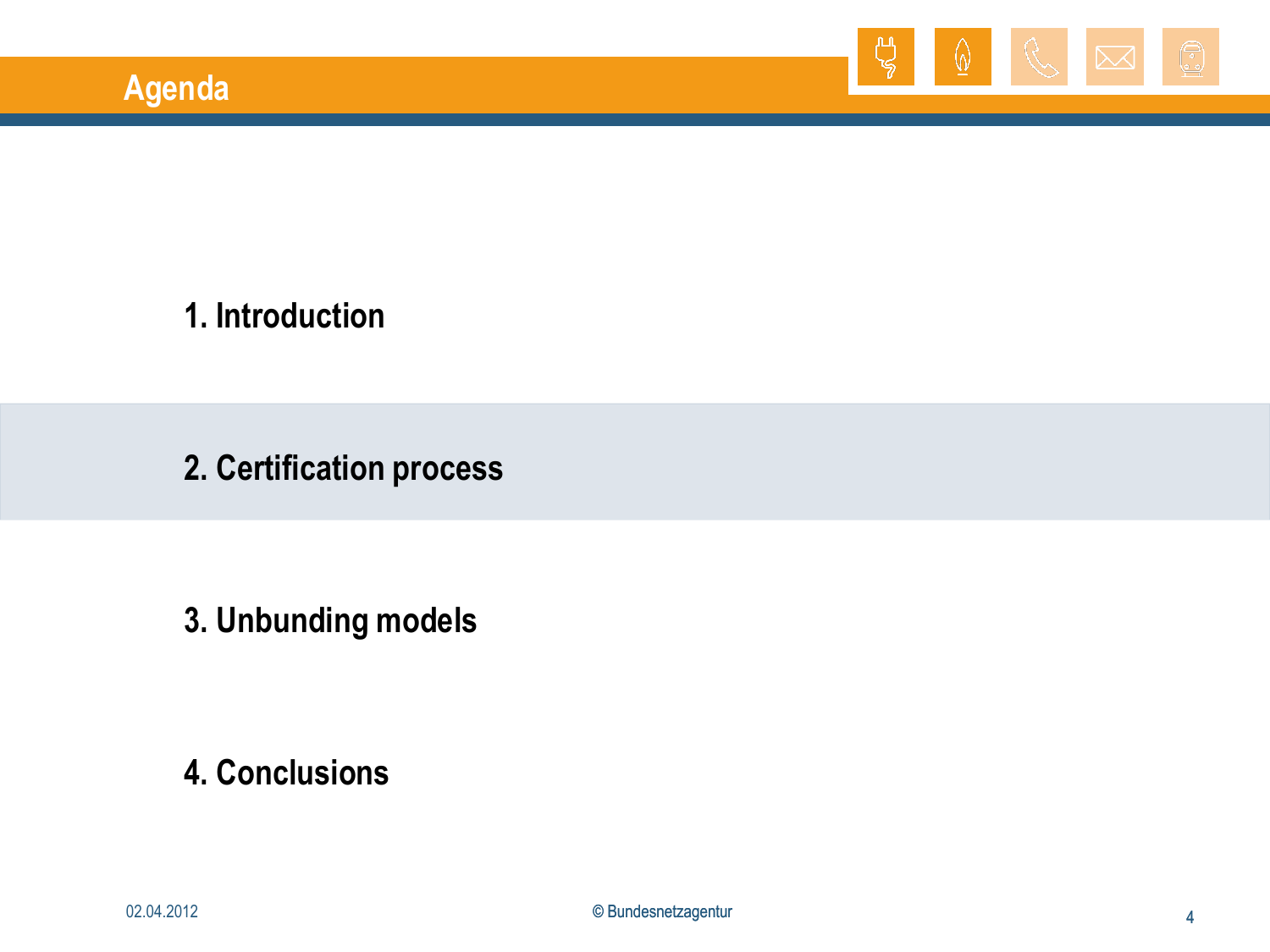

## Who is concerned?

- Transmission System Operators but not Distribution System Operators (Proper definition of Transmission/Distribution needed)
- **Electricity and Gas TSOs**
- Who can initiate a certification procedure?
	- Notification by the Transmission System Operator und Transmission Owner
	- On reasoned request by the European Commission
	- $\blacksquare$  NRAs on their own initiative
- Deadline for certification: 3 March 2012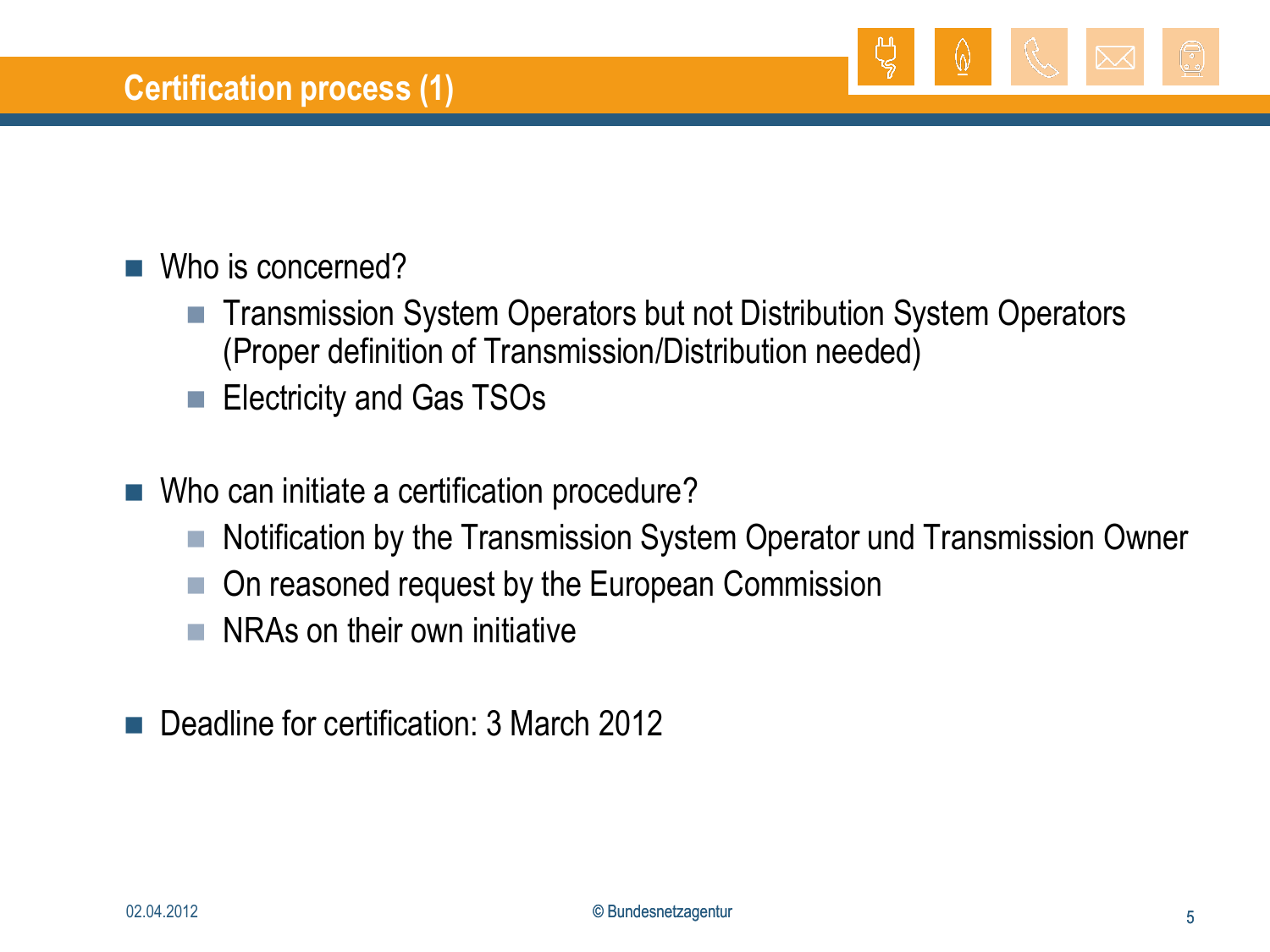

| 3 March<br>2012 | Final deadline for application by TSOs                                                                |
|-----------------|-------------------------------------------------------------------------------------------------------|
| 4 months        | Deadline for draft NRA decision<br>(counting from availability of complete application documentation) |
| <b>ASAP</b>     | Notification of draft NRA decision to the Commission                                                  |
| 2 months        | Deadline for Commission opinion                                                                       |
| 2 months        | Possible extension in case the Commission decides to involve ACER                                     |
| 2 months        | Deadline for final NRA decision (from receipt of Commission opinion)                                  |
| X               | Publication of NRA decision in its Official Journal,<br><i>i.e.</i> designation of TSO                |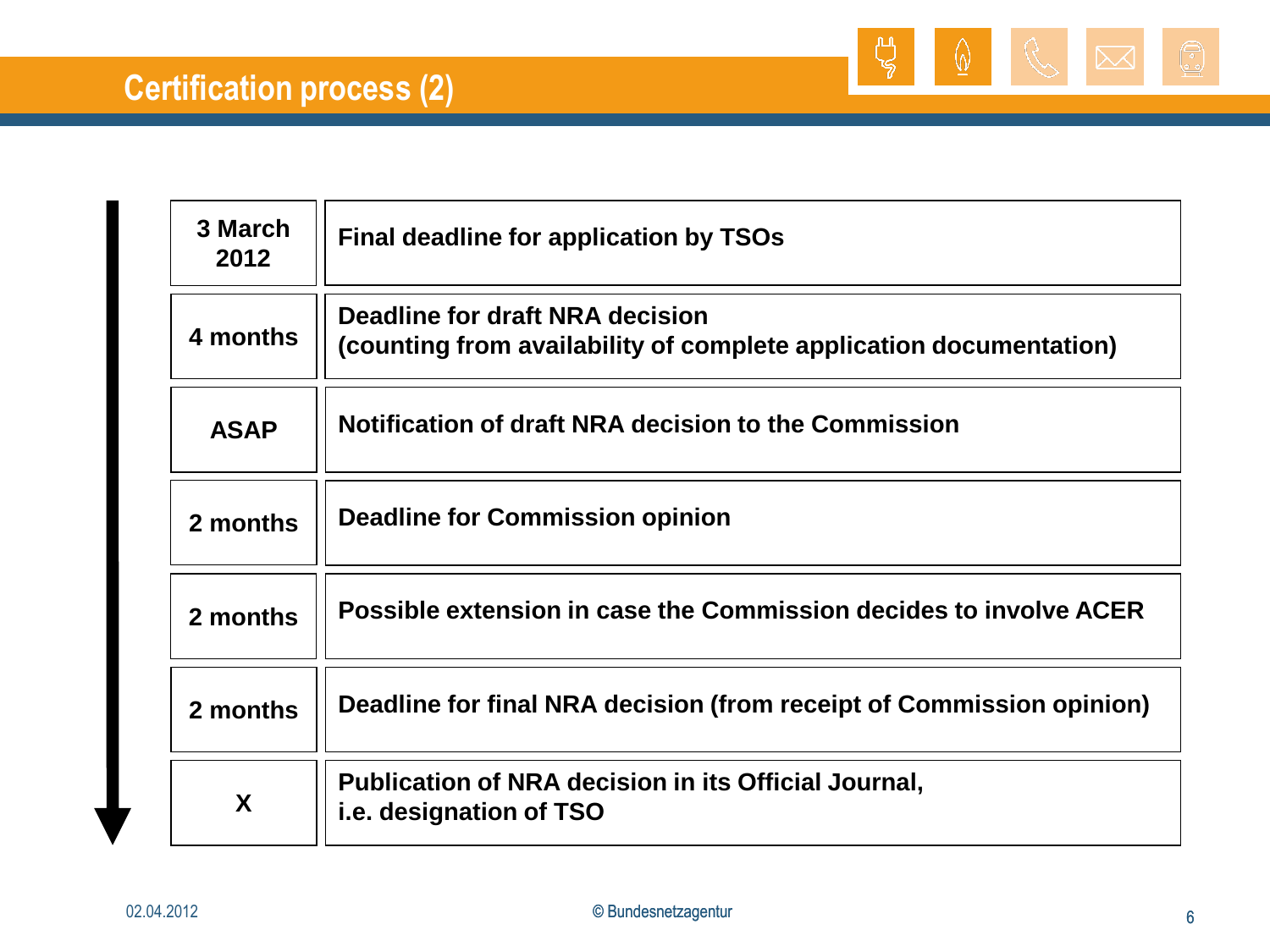

## **Certification in relation to third countries (outside the EU)**

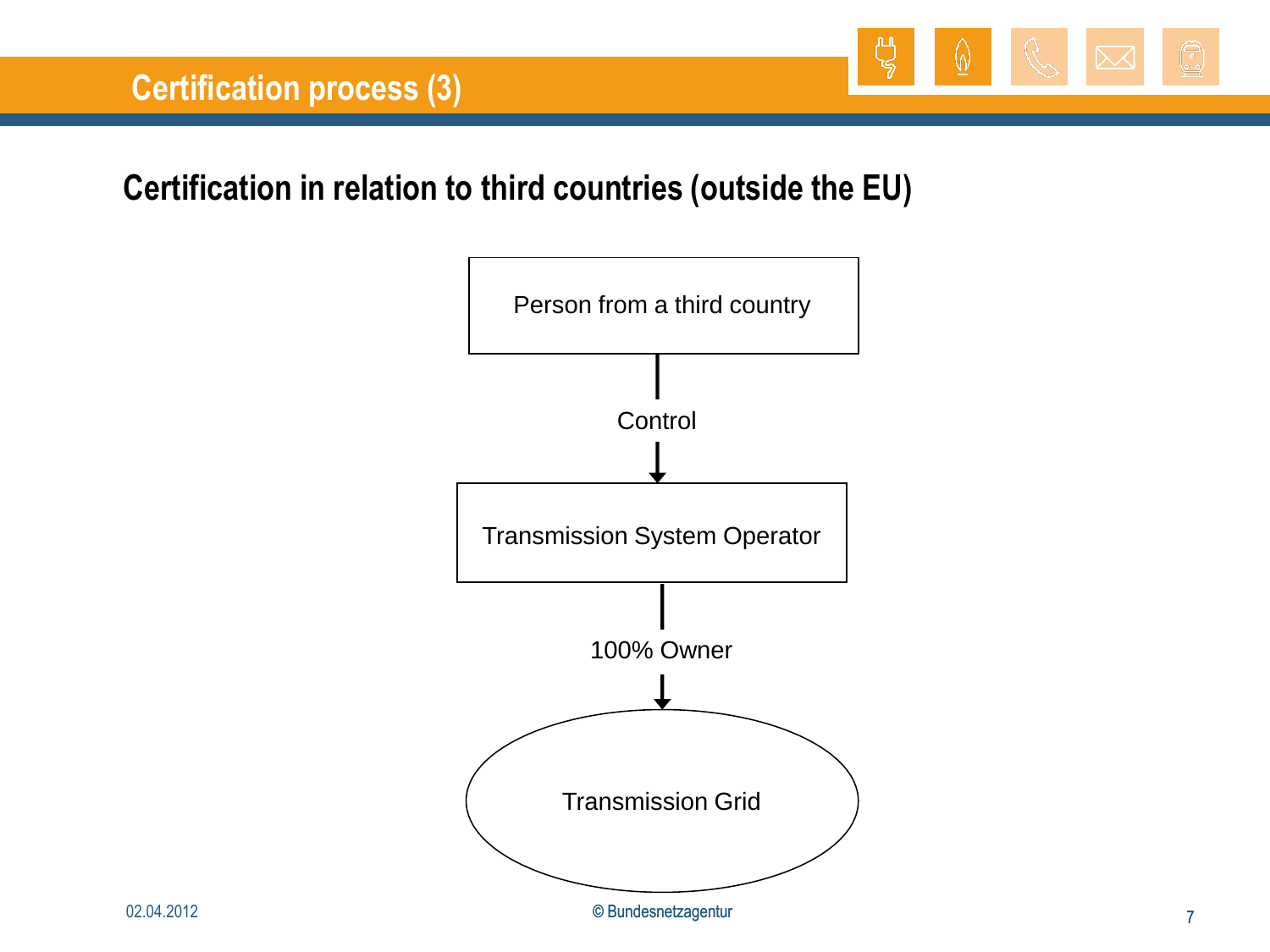

## **Certification in relation to third countries (outside the EU)**

- Deadline for notification: 3 March 2013
- Check of the **general unbundling requirements** and, in addition, and **assessment** by the NRA or the relevant national Ministry **whether certification granting certification would put security of energy supply of Member State and EU at risk**
- Deadline for the completion of procedure: 4 months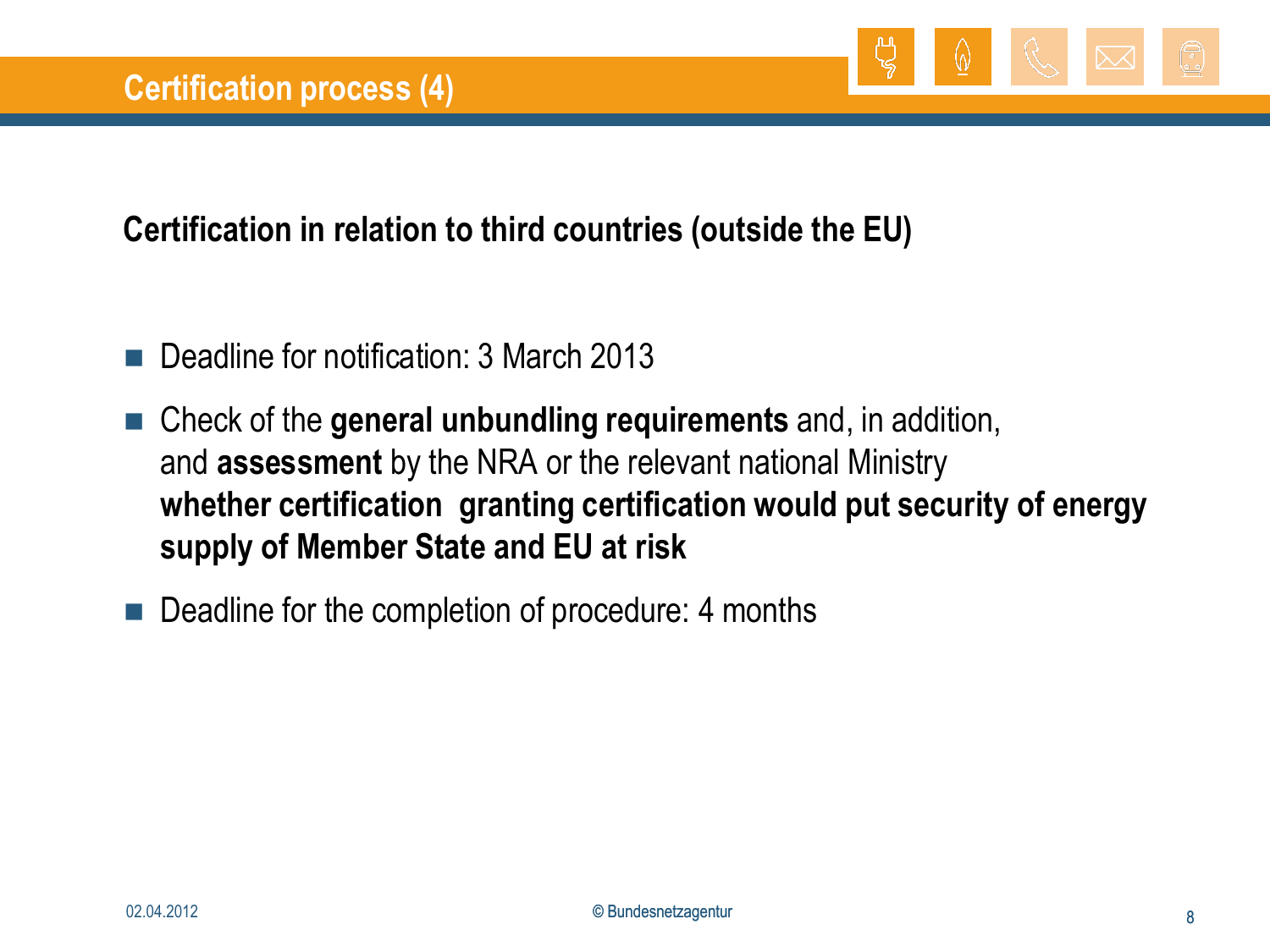

**1. Introduction**

**2. Certification process**

**3. Unbunding models**

**4. Conclusions**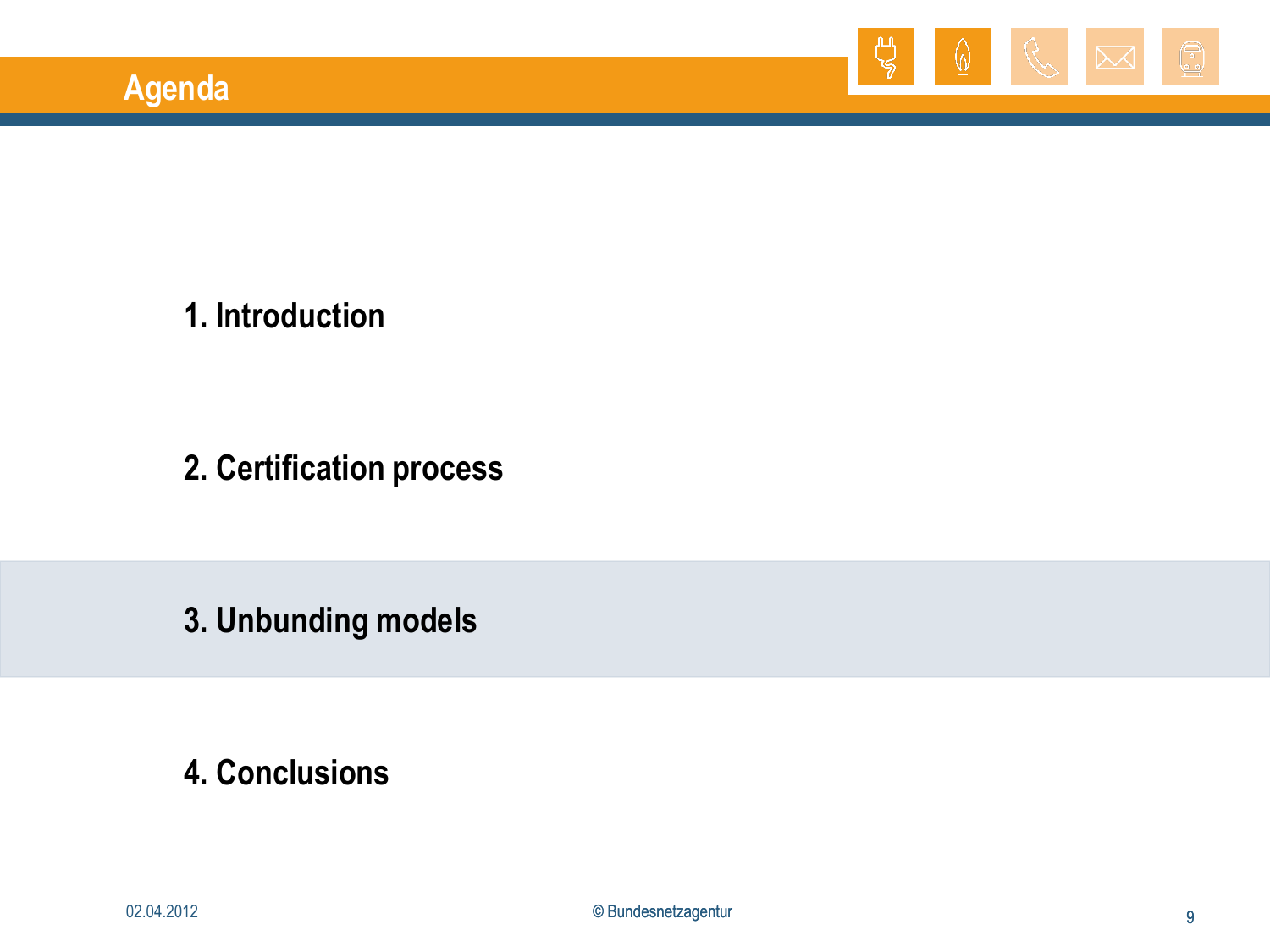

**3.1. Ownership Unbundling**

## **3.2. Independent Transmission Operator (ITO)**

## **3.3. Independent System Operator (ISO)**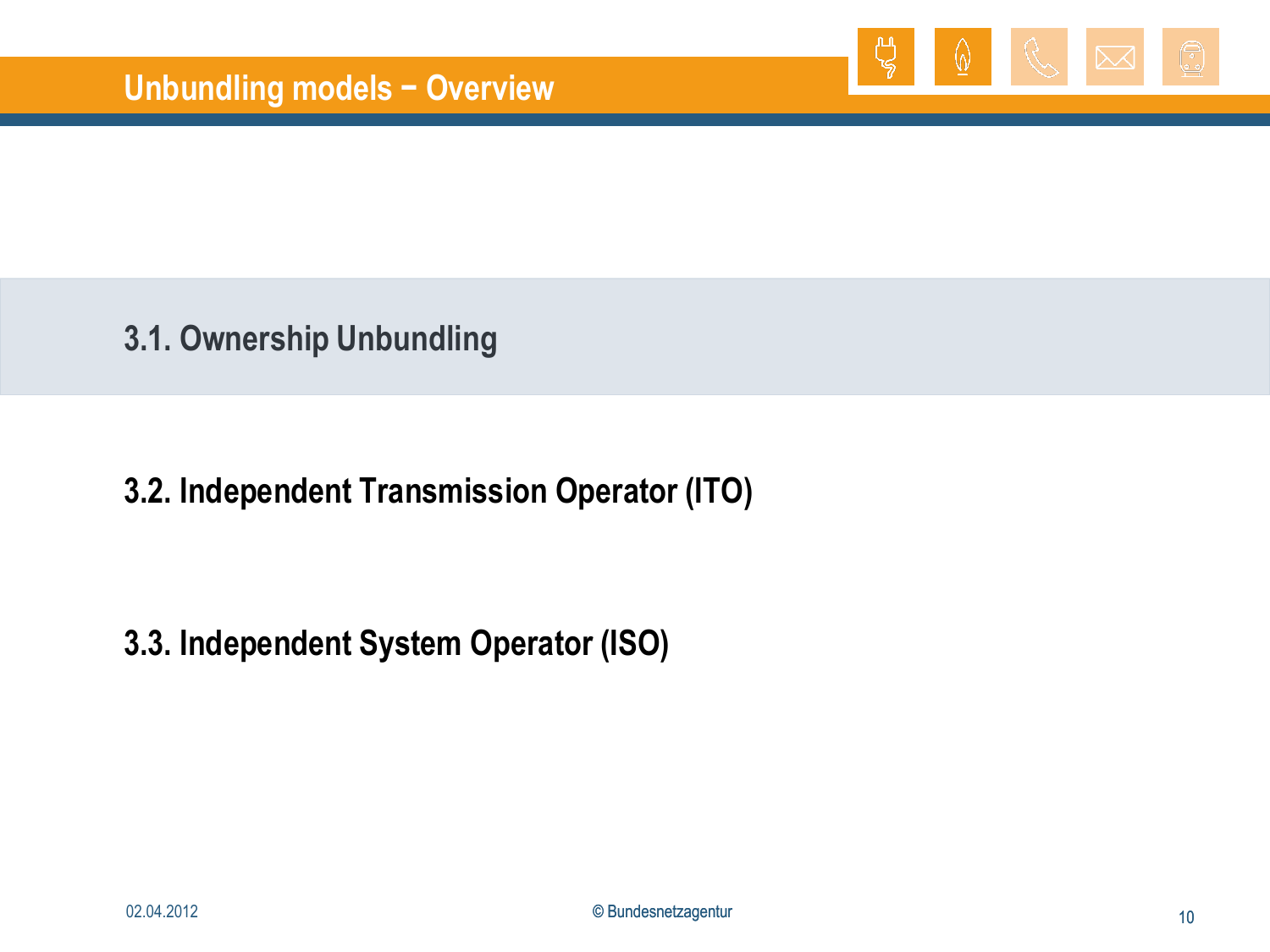

- **Obligation to implement OU for any TSO set up after 3 September 2009**
	- No choice between OU/ ITO / ISO models in this case
- **Exercise control over and rights in a transmission operator** and exercise control over and rights in an undertaking performing any functions of **generation or supply** is not allowed
	- "Control" definition established by the EC Merger Regulation: "*Rights, contracts or any other means which, either separately or in combination and having regard to the considerations of fact or law involved, confer the possibility of exercising decisive influence on an undertaking". The key consideration in this regard is the concept of "decisive influence"."*
	- "Rights", particularly minority rights (25.1% but also case-by-case)
	- Only shares/shareholdings within the EU relevant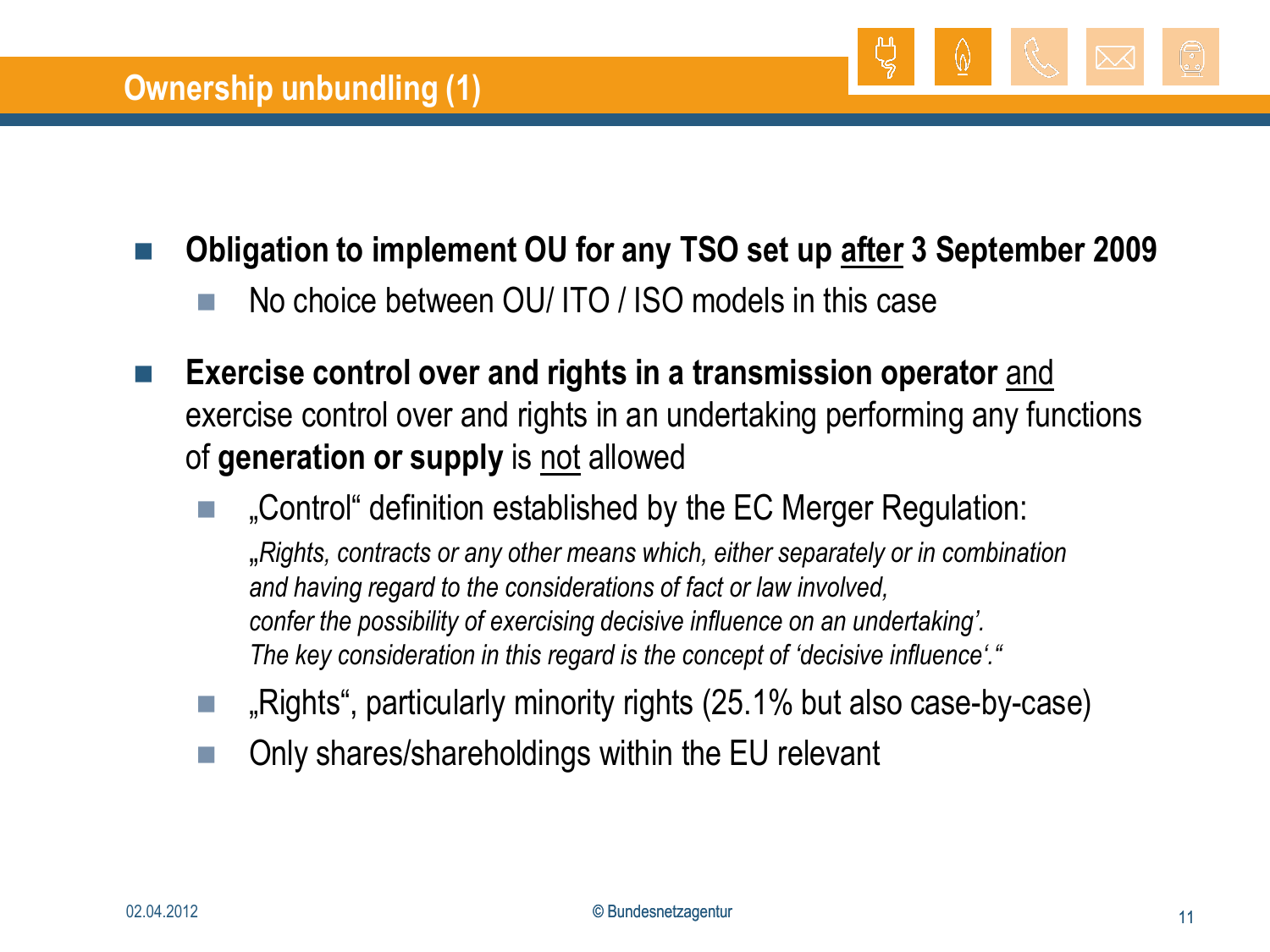

## **Property rights in the transmission grid**:

- Direct ownship of the grid (co-ownership also possible, e.g. gas pipelines)
- Indirect ownership through shares
- Scope of the transmisssion grid
	- Direct parts of the asset transmission grid (e.g. pipeline)
	- $\blacksquare$  Indirect parts of the asset transmission grid (e.g. IT hardware and software)

## **Requirements for staff unbundling**

between grid undertaking and supply and generation undertaking – Supervisory Board, Administrative Board etc.

## **Requirements for financial, technical**, and human resources of the TSO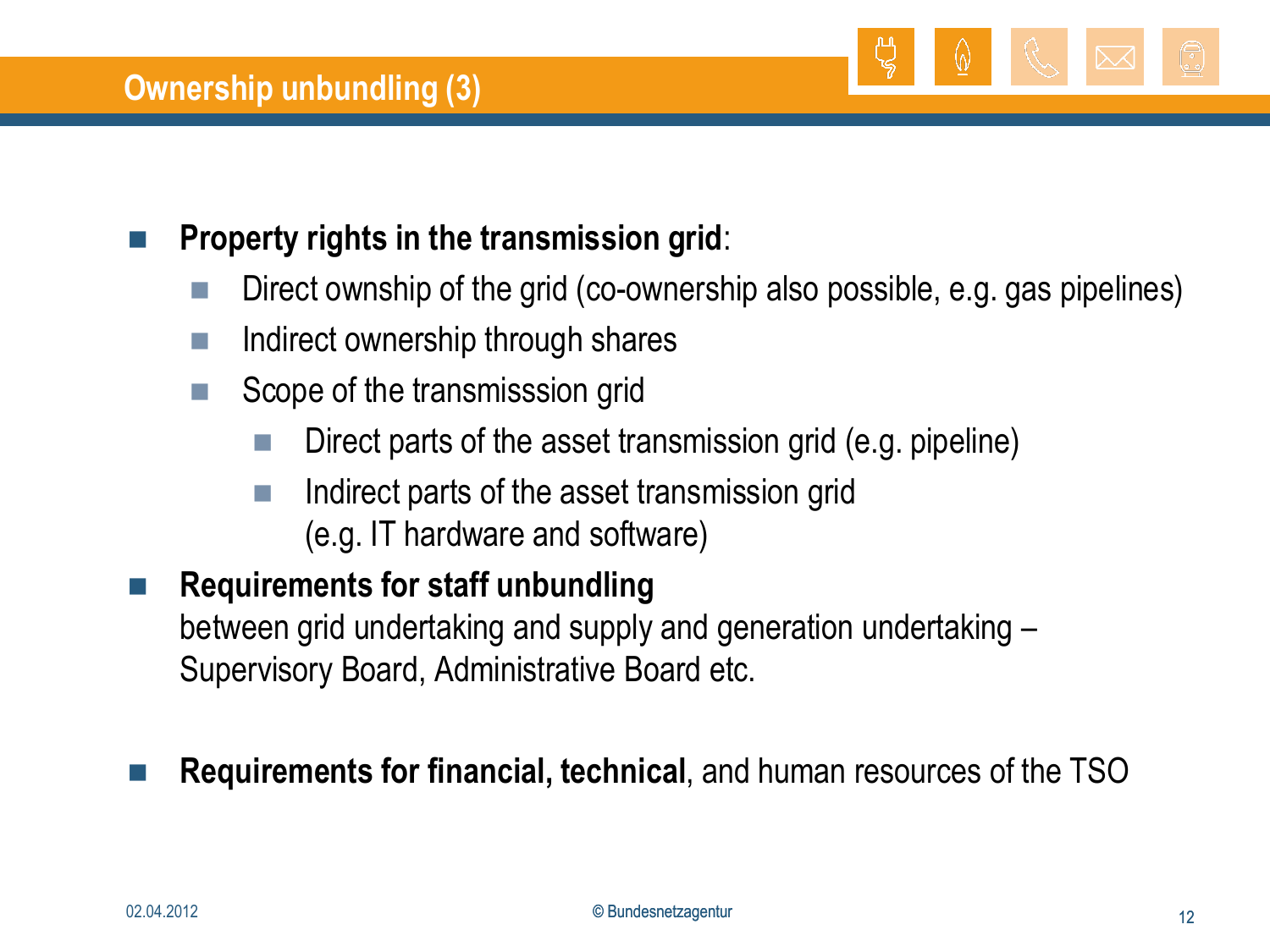

## **3.1. Ownership Unbundling**

**3.2. Independent Transmission Operator (ITO)**

#### **3.3. Independent System Operator (ISO)**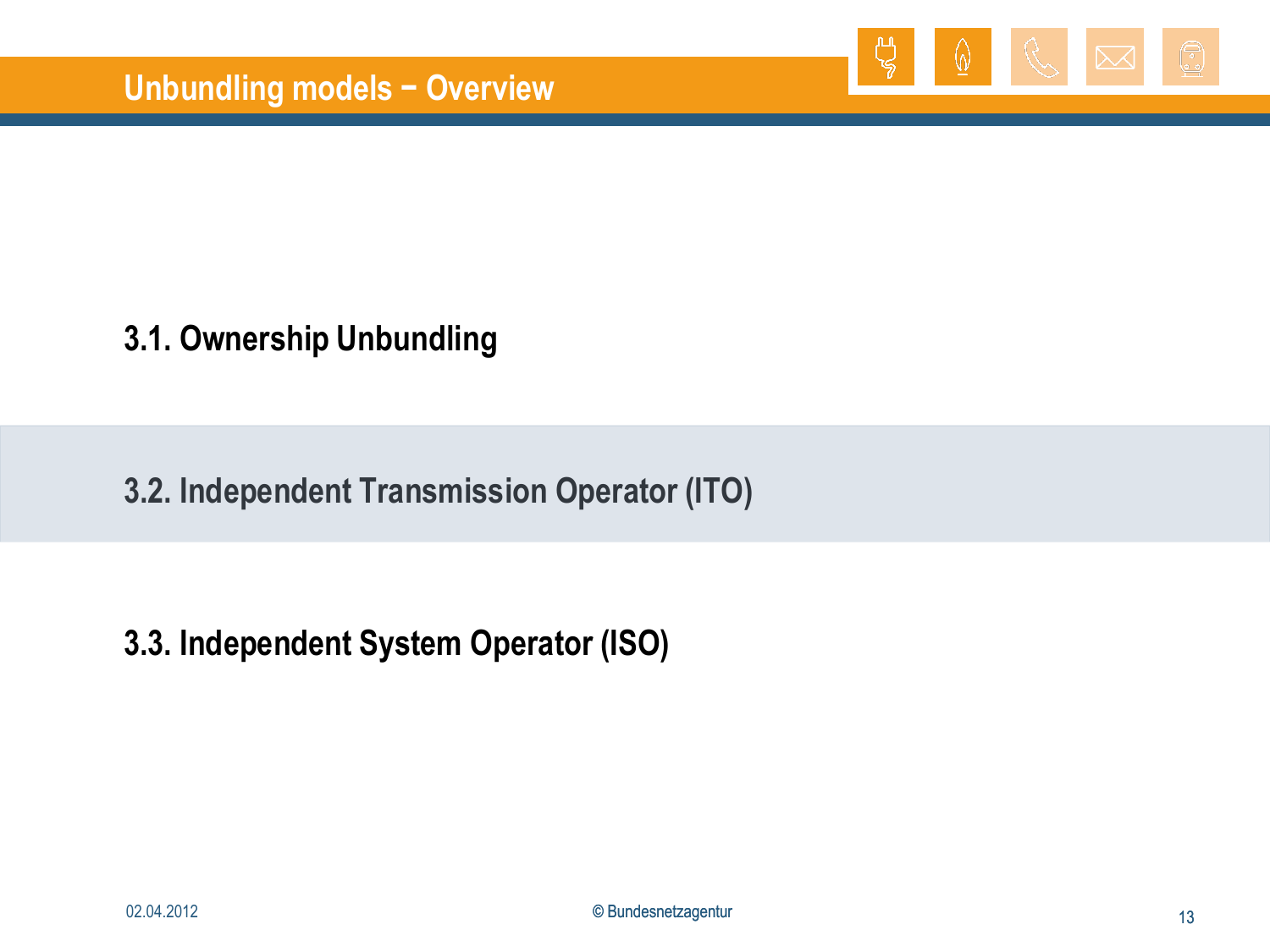

Under the ITO model:

- TSO may remain part of a vertically integrated undertaking
- **Numerous detailed rules however apply in order to ensure effective unbundling**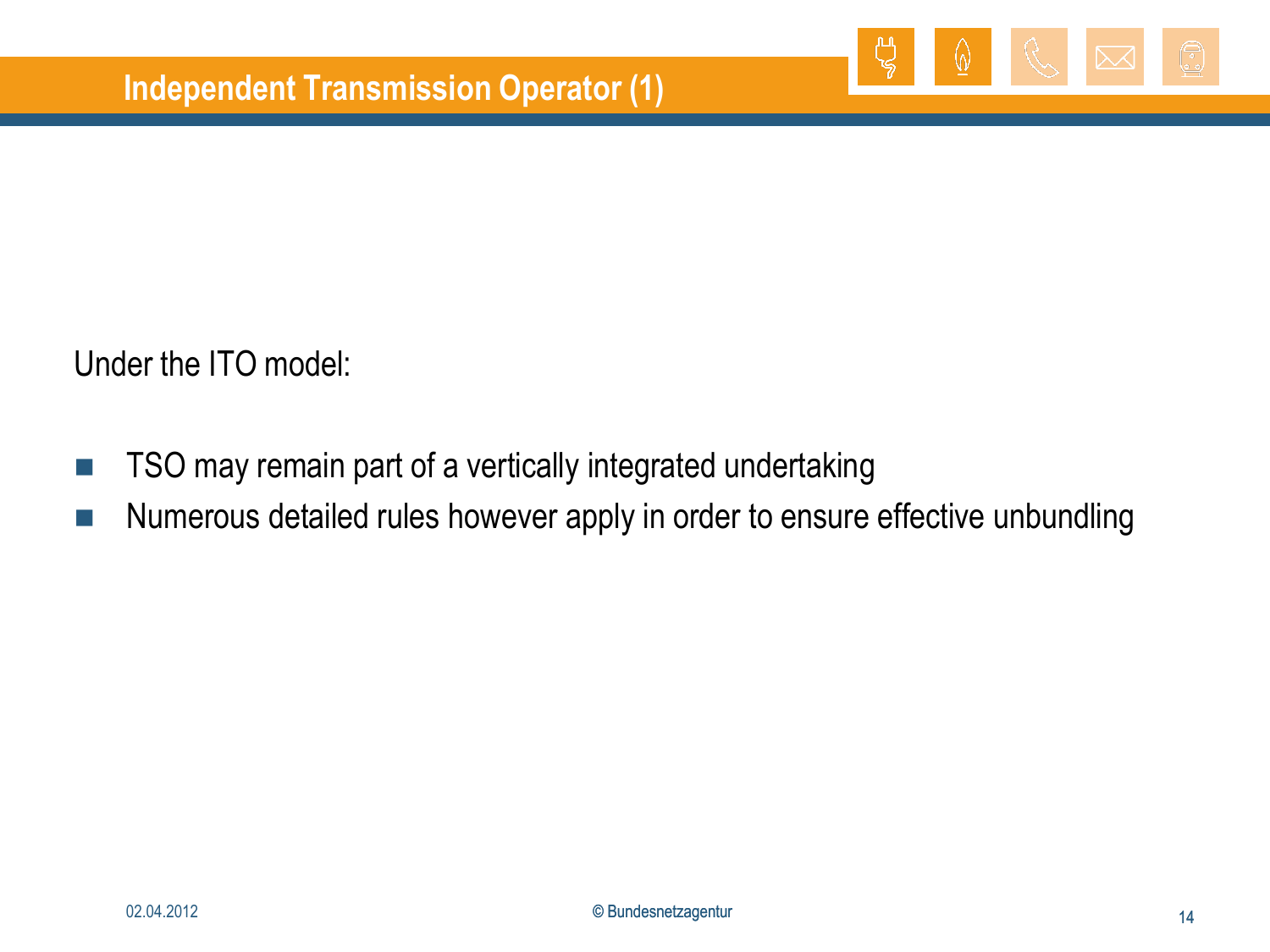

- $\blacksquare$  Staff organisation of TSO ("cooling off" und "cooling on" periods)
- $\blacksquare$  TSO's shares in other companies and own position in the undertaking
- Criteria to define a "Vertically Integrated Undertaking" are:
	- Control (EC Merger Regulation)
	- $\blacksquare$  Activity in the electricity / gas sectors (cf. Art 2 No 35 of the Electricity Directive and Art 2 Nr. 1 of the Gas Directive)
	- Activity **in** the EU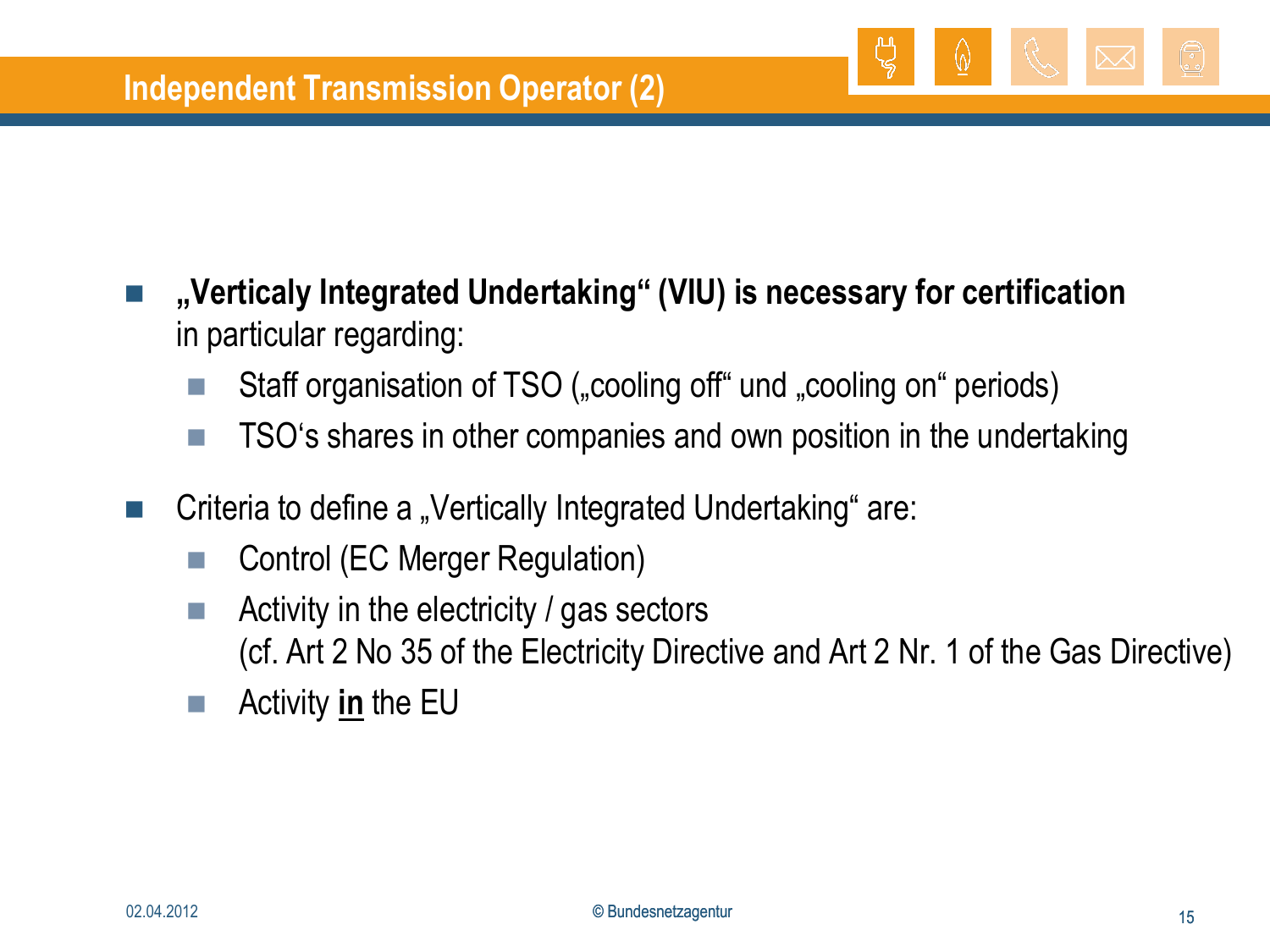

- representation before the NRA (regulatory affairs) and within ENTSO
- corporate services, including legal services, accountancy and IT
- $\blacksquare$  ITO must be equipped with all necessary financial, technical, physical and human resources
- ITO must not, in its corporate identity, create confusion in respect to its communication, branding and premises
- Staff performing the core activities of ITO (management and network operation) must be employed by the ITO
- **EXECUTE:** Assets must be owned by the ITO (not only the network, but also any other assets necessary for the activity)
- ITO not allowed to share IT systems or equipment, physical premises and security access systems with VIU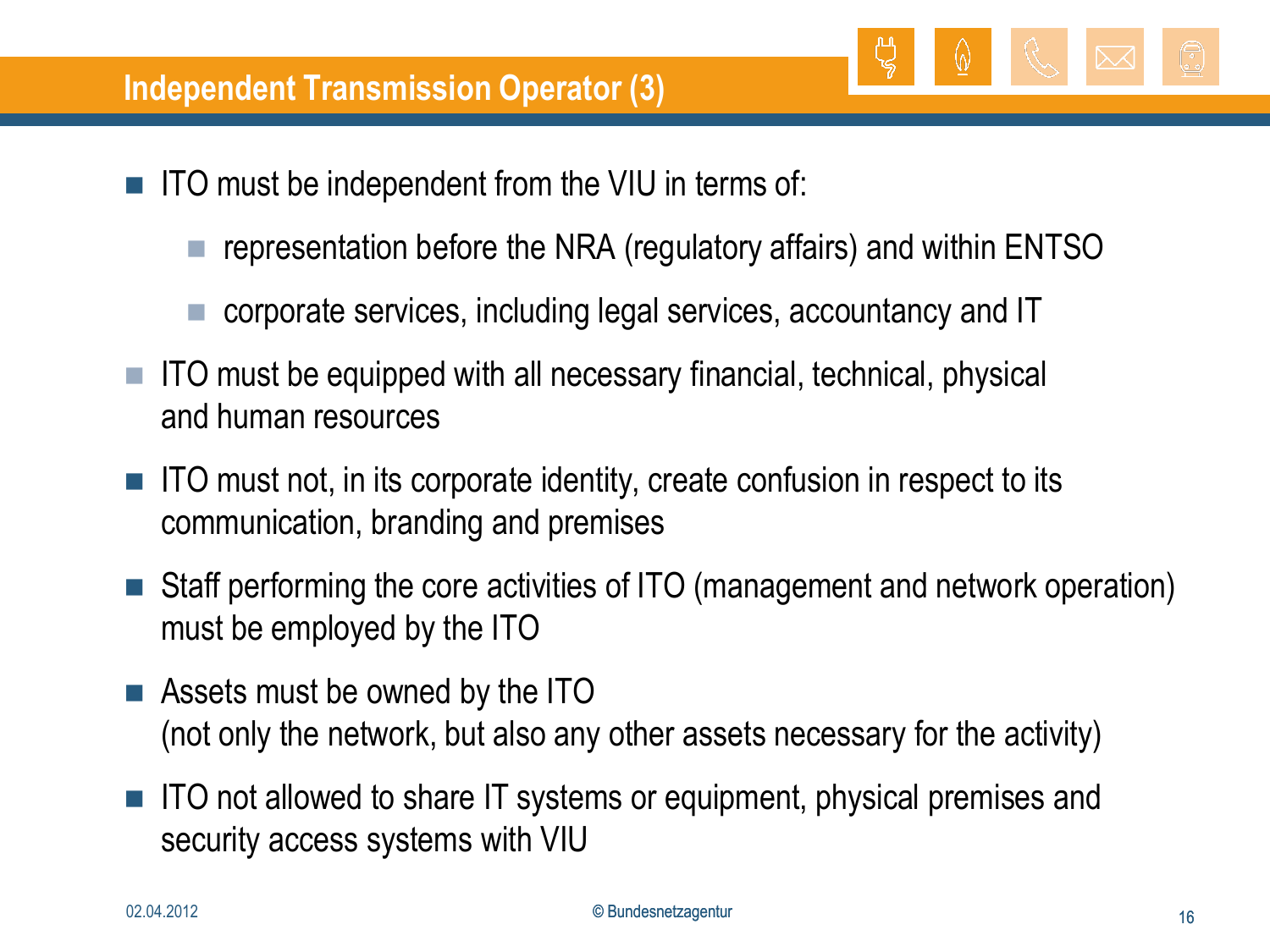

ۣ۞

W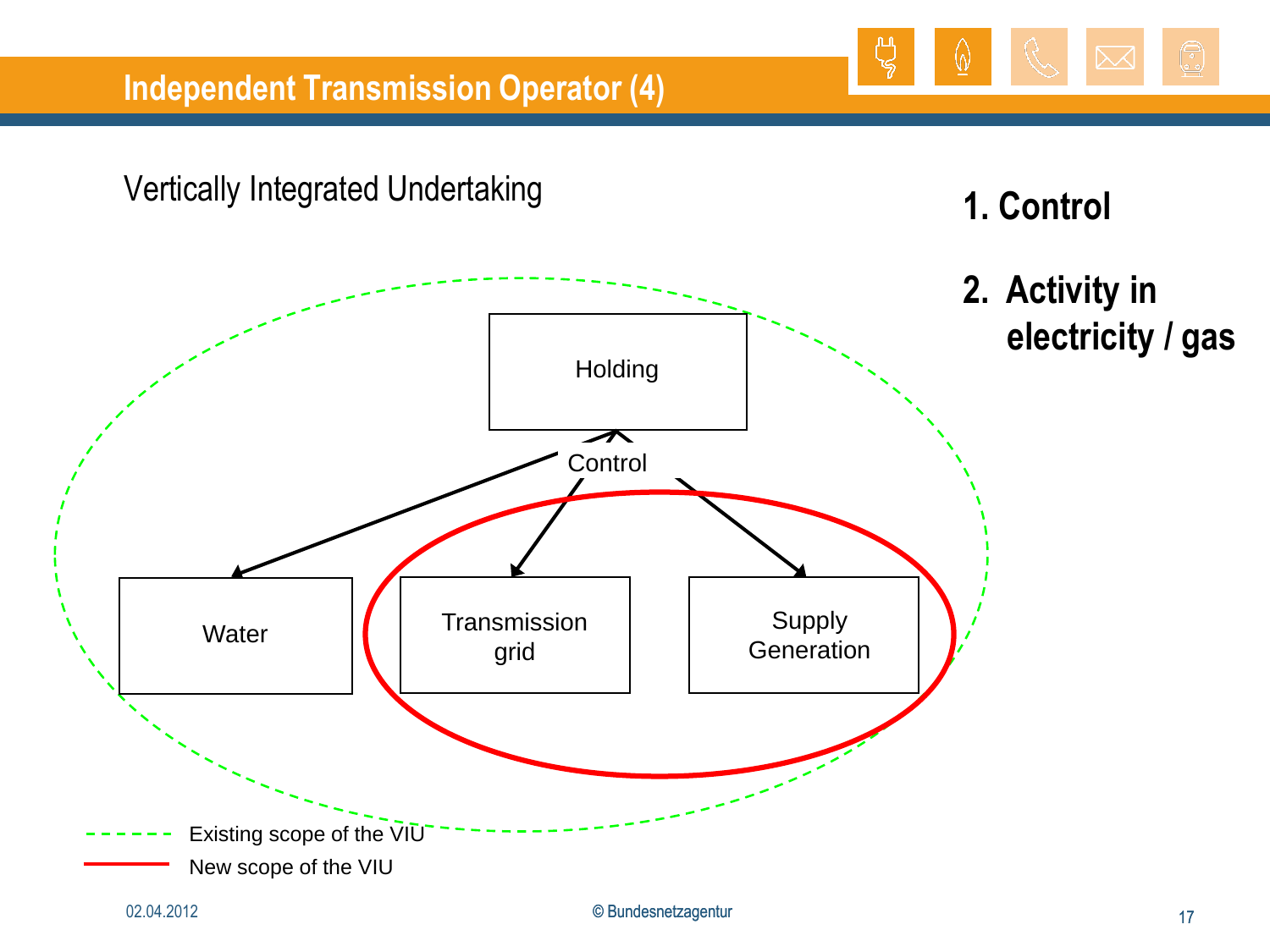

## Vertically Integrated Undertaking

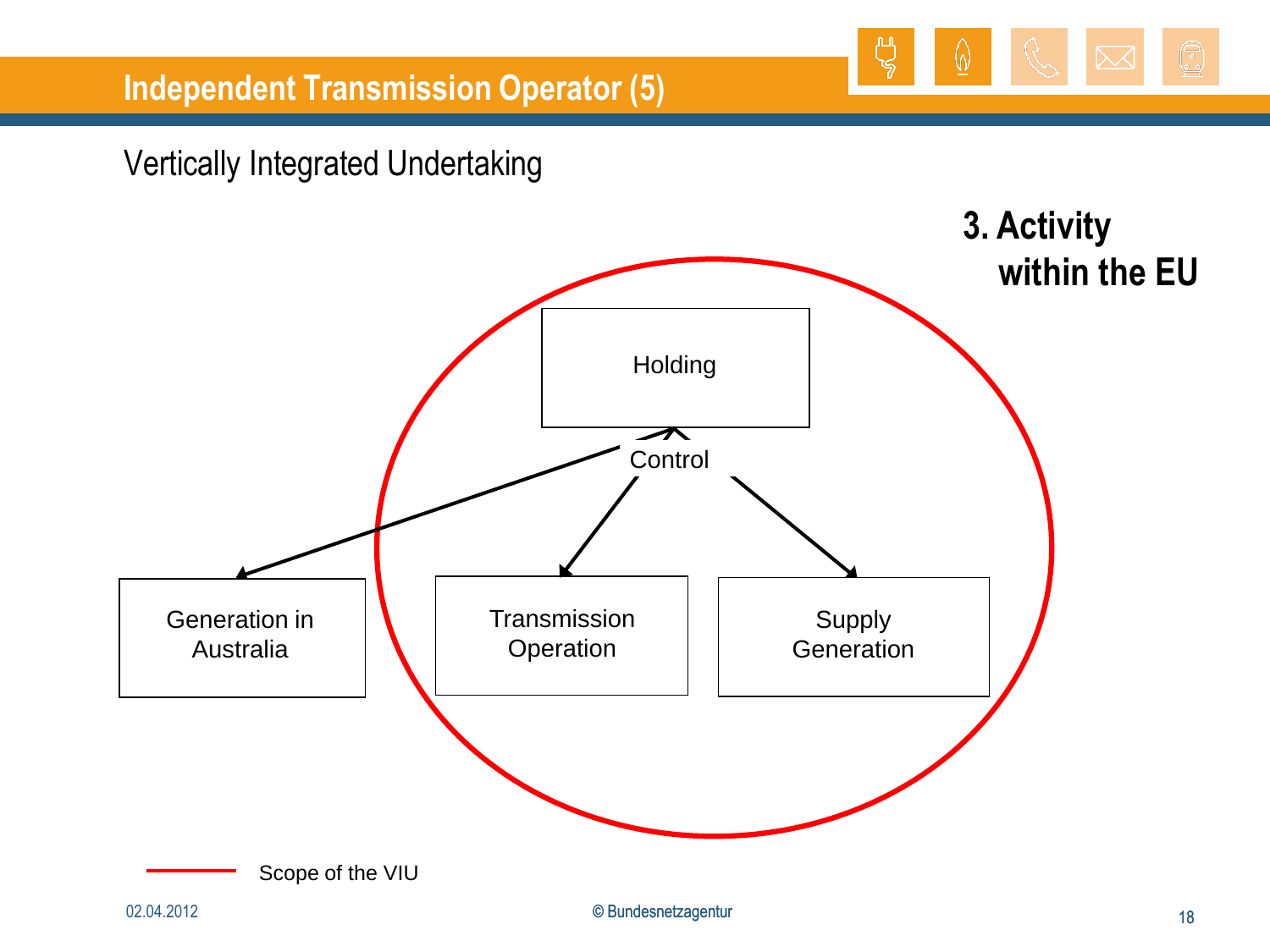#### **Independent Transmission Operator (6)**

- **Provision of services is** limited:
	- **Provision of services by VIU to ITO not allowed**
	- Provision of services by **ITO to VIU allowed but only if:**
		- no discrimination of other system users
		- no restriction of competition in generation or supply
		- $\blacksquare$  NRA has approved the provision of the services concerned**Provision of services is** limited:





#### **Staff issues:**

- $\blacksquare$  ITO obliged to employ a sufficient number of qualified staff to handle day-to-day activities
- Strict distinction between staff of the VIU and the TSO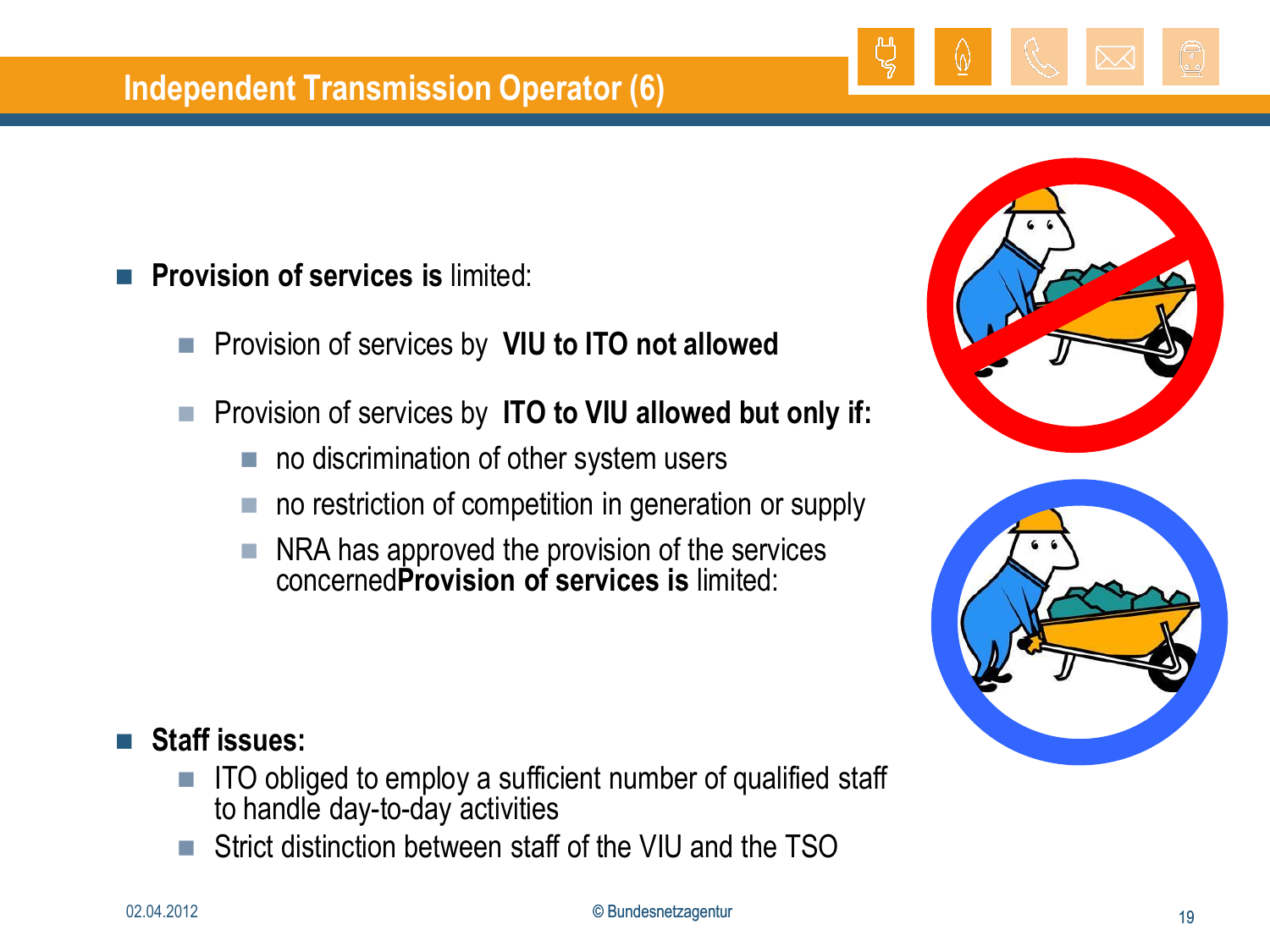

## **3.1. Ownership Unbundling**

## **3.2. Independent Transmission Operator (ITO)**

**3.3. Independent System Operator (ISO)**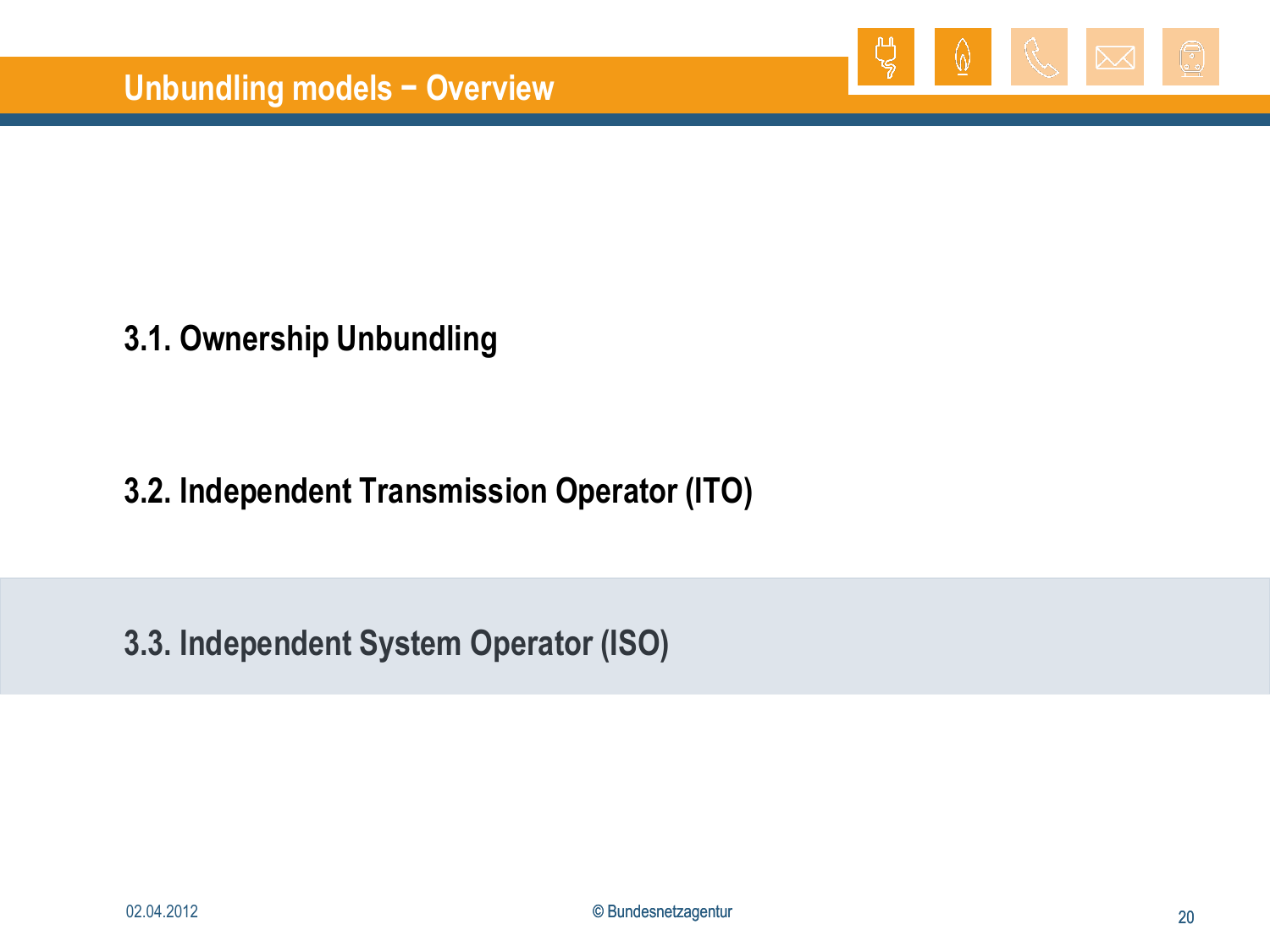

- ISO must comply with the rules on ownership unbundling
- Separate ownership and operation of the transmission grid
- ISO must demonstrate that it has at its disposal the required financial, technical, physical and human resources to carry out its tasks
- $\blacksquare$  Rights of ownership limited: Transmission owner obliged to finance investments decided by ISO
- ISO model does not play a role in Germany (one gas ISO in Austria (TAG) and one electricity ISO in Latvia (Augstsprieguma) notified so far, according to Commission)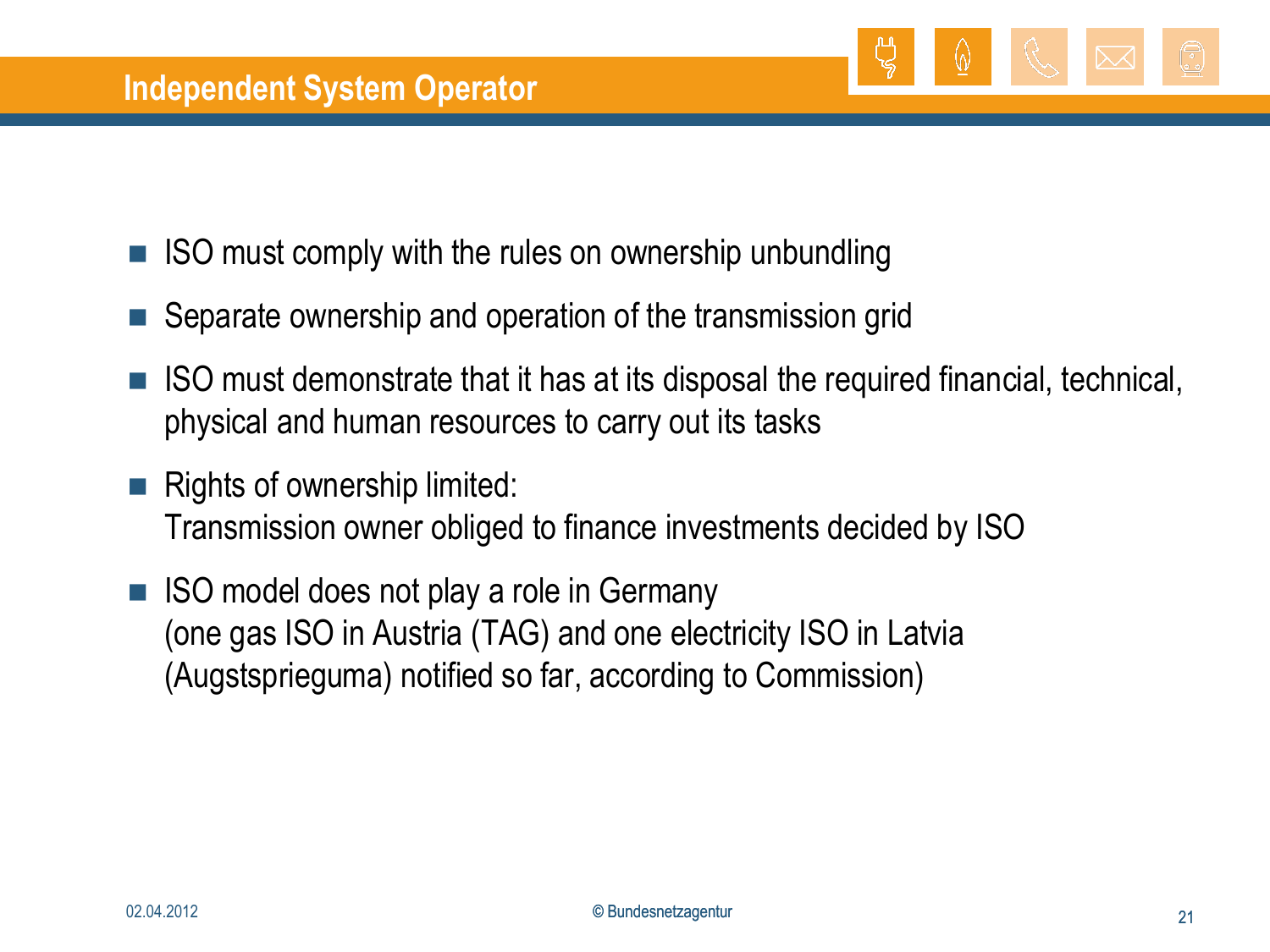## **Certification update ̶ Notifications submitted by NRAs**



௹

(۸

ۣ۞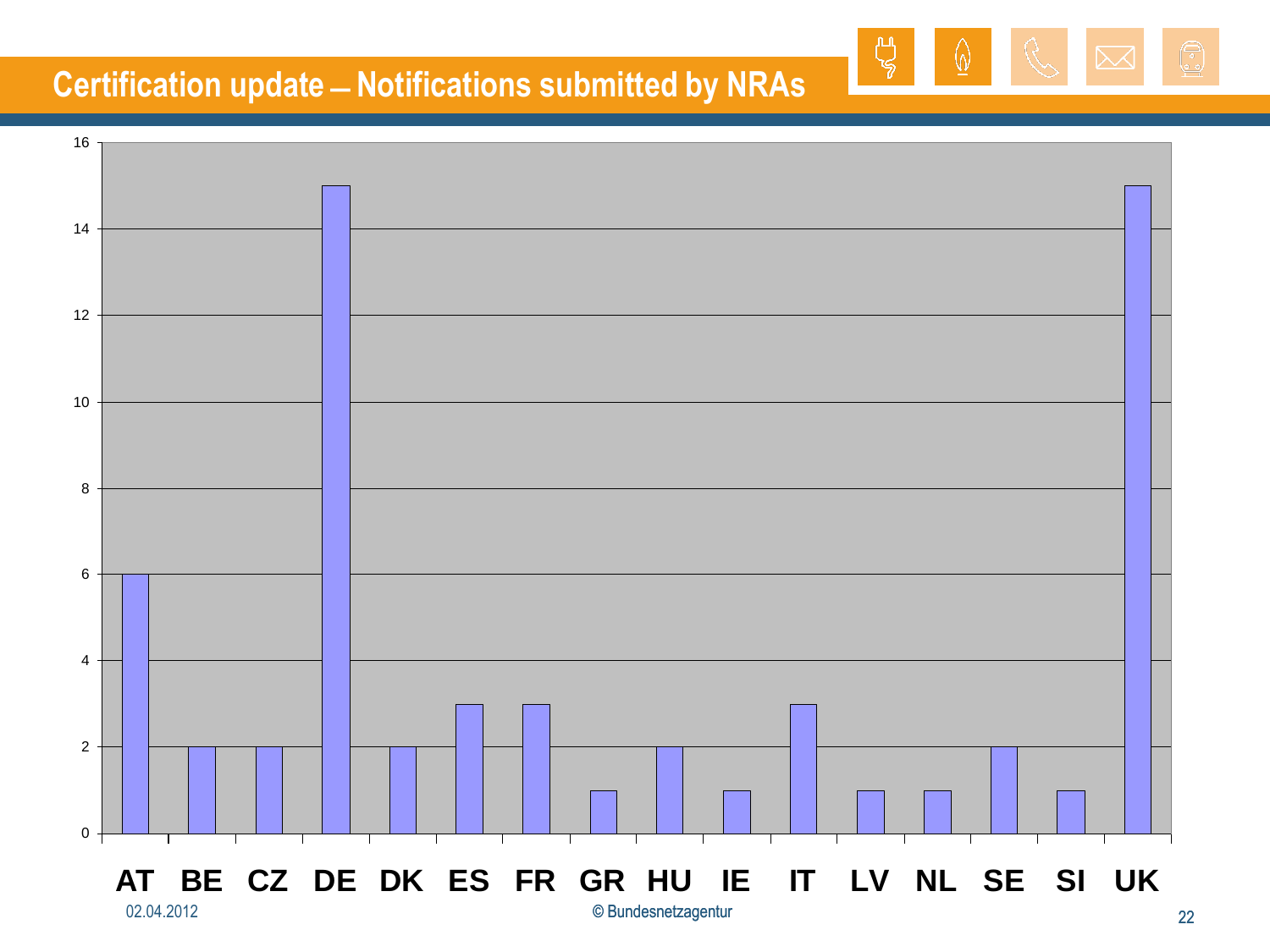

چ

W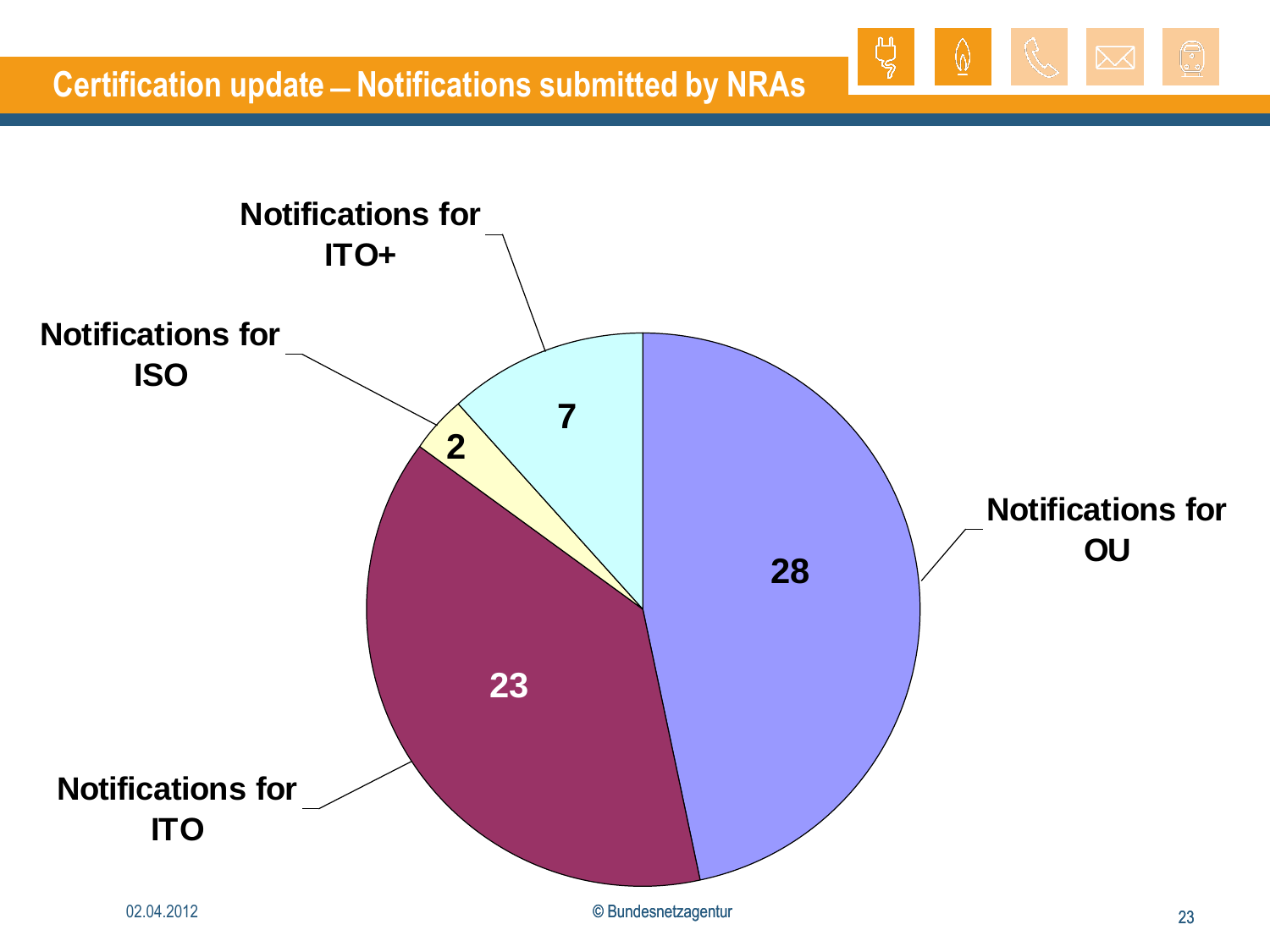## **Certification update ̶ Notifications submitted by NRAs**





 $\overline{C}$ 

 $\omega$ 

٦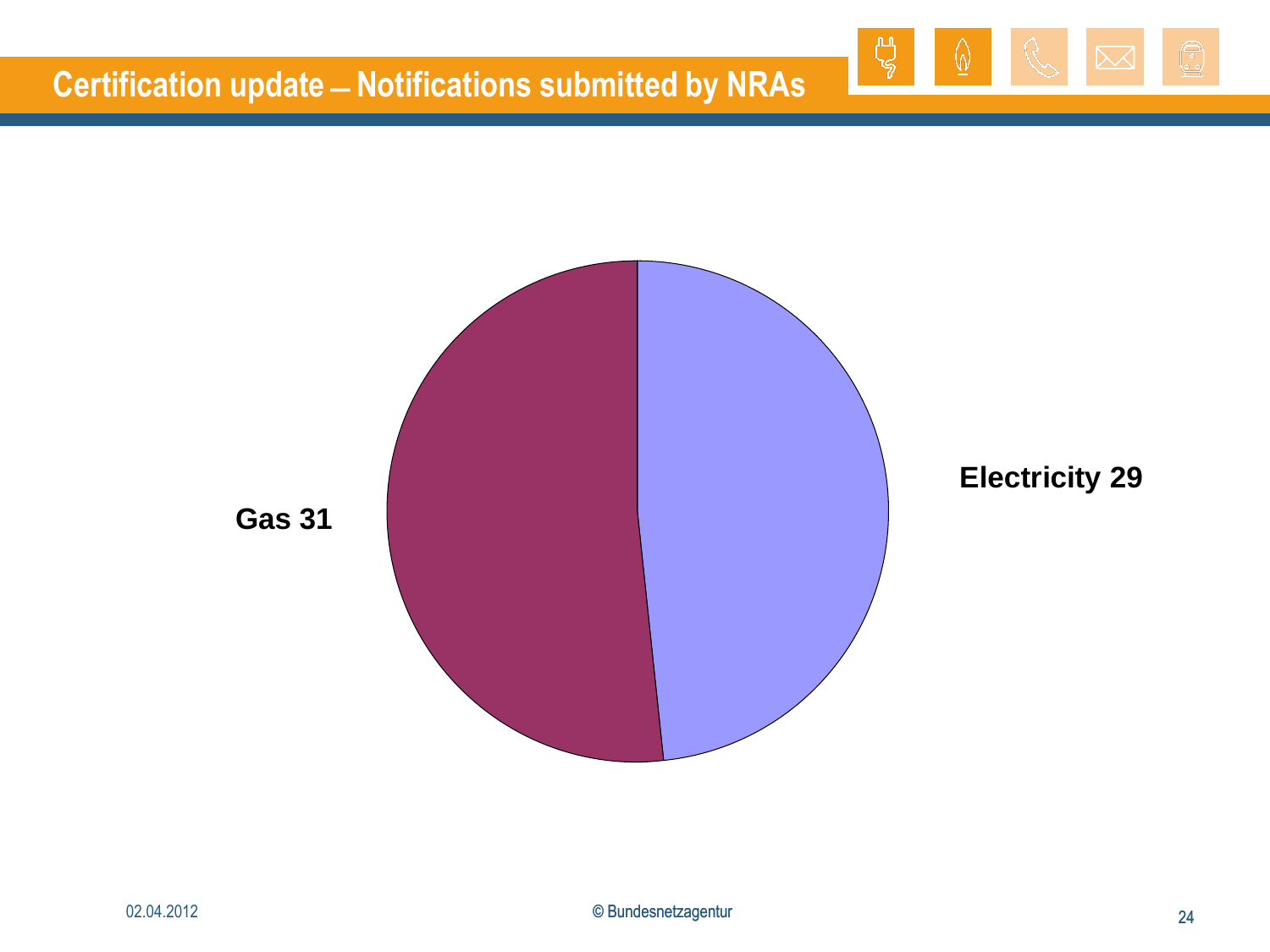| <b>MS</b> | Company                    | <b>Model</b>    |
|-----------|----------------------------|-----------------|
| <b>AT</b> | <b>Austrian Power Grid</b> | <b>ITO Ele.</b> |
| AT        | Vorarlberger UN            | OU Ele.         |
| <b>AT</b> | Baumgarten-Oberkappel      | <b>ITO Gas</b>  |
| <b>AT</b> | <b>Gas Connect</b>         | <b>ITO Gas</b>  |
| AT        | <b>TAG</b>                 | <b>ISO Gas</b>  |
| AT        | <b>NABUCCO</b>             | ITO+ Gas        |
| <b>BE</b> | <b>FLUXYS</b>              | <b>OU Gas</b>   |
| <b>BE</b> | Elia                       | OU Ele.         |
| CZ        | <b>NET4GAS</b>             | <b>ITO Gas</b>  |
| CZ        | <b>CEPS</b>                | OU Ele.         |
| DE        | 50 Hertz                   | OU Ele.         |
| DE        | Amprion                    | <b>ITO Ele.</b> |
| DE        | <b>Tennet</b>              | OU Ele.         |
| DE        | <b>Bayernets</b>           | <b>ITO Gas</b>  |
| DE        | <b>Fluxys</b>              | <b>OU Gas</b>   |
| DE        | <b>GRTGaz</b>              | <b>ITO Gas</b>  |
| DE        | jordgas                    | <b>ITO Gas</b>  |
| DE        | Nowega                     | <b>ITO Gas</b>  |
| DE        | Terranets                  | <b>ITO Gas</b>  |
| DE        | <b>GASCADE</b>             | ITO Gas         |

| <b>MS</b> | Company                          | <b>Model</b>    |
|-----------|----------------------------------|-----------------|
| <b>DE</b> | <b>GTG Nord</b>                  | <b>ITO Gas</b>  |
| DE        | <b>Ontras</b>                    | <b>ITO Gas</b>  |
| DE        | <b>Gasunie Transport</b>         | <b>OU Gas</b>   |
| <b>DE</b> | <b>Thyssengas</b>                | <b>ITO Gas</b>  |
| DE        | <b>TransnetBW</b>                | <b>ITO Ele.</b> |
| <b>DK</b> | Energinet                        | OU Ele.         |
| <b>DK</b> | Energinet                        | <b>OU Gas</b>   |
| ES        | Reganosa                         | <b>OU Gas</b>   |
| <b>ES</b> | <b>ENAGAS</b>                    | <b>OU Gas</b>   |
| ES        | <b>REE</b>                       | OU Ele.         |
| <b>FR</b> | <b>GTRgaz</b>                    | <b>ITO Gas</b>  |
| <b>FR</b> | <b>RTE EDF Transport</b>         | <b>ITO Ele.</b> |
| <b>FR</b> | <b>Total Infrastructures Gaz</b> | <b>ITO Gas</b>  |
| GR        | <b>Admie</b>                     | <b>ITO Ele.</b> |
| HU        | <b>FGSZ</b>                      | <b>ITO Gas</b>  |
| HU        | <b>MAVIR</b>                     | <b>ITO Ele.</b> |
| ΙE        | <b>EirGrid</b>                   | ITO+ Ele.       |
| IT        | <b>SNAM RETE GAS</b>             | <b>ITO Gas</b>  |
| IΤ        | Società Gasdotti Italia          | <b>OU Gas</b>   |
| IT        | Terna                            | OU Ele.         |

| <b>MS</b> | <b>Company</b>                      | <b>Model</b>    |
|-----------|-------------------------------------|-----------------|
| LV        | AS Augstsprieguma tīkls             | <b>ISO Ele.</b> |
| <b>NL</b> | <b>BBL</b>                          | ITO+ Gas        |
| <b>SE</b> | Svenska kraftnät                    | OU Ele.         |
| <b>SE</b> | Swedegas                            | <b>OU Gas</b>   |
| SI        | Plinovodi                           | <b>ITO Gas</b>  |
| <b>UK</b> | <b>National Grid NGET</b>           | OU Ele.         |
| UK        | <b>National Grid NGG</b>            | OU Gas          |
| UK        | <b>National Grid Interconnect</b>   | OU Ele.         |
| UK        | <b>TC Robin Rigg OFTO</b>           | OU Ele.         |
| UK        | <b>Gunfleet Sands OFTO</b>          | OU Ele.         |
| <b>UK</b> | <b>Barrow OFTO</b>                  | OU Ele.         |
| UK        | Ormonde OFTO                        | OU Ele.         |
| <b>UK</b> | <b>SHETL</b>                        | ITO+ Ele.       |
| UK        | <b>SPTL</b>                         | ITO+ Ele.       |
| UK        | <b>TC Lincs OFTO Limited</b>        | OU Ele.         |
| UK        | <b>Blue Transm. Walney</b>          | OU Ele.         |
| UK        | <b>BBL</b>                          | ITO+ Gas        |
| <b>UK</b> | Interconnector (UK)                 | <b>OU Gas</b>   |
| <b>UK</b> | <b>Walney London Array</b>          | OU Ele.         |
| UK        | <b>Northern Ireland Electricity</b> | $ITO + File$ .  |

௹

 $\overline{\mathbb{Q}}$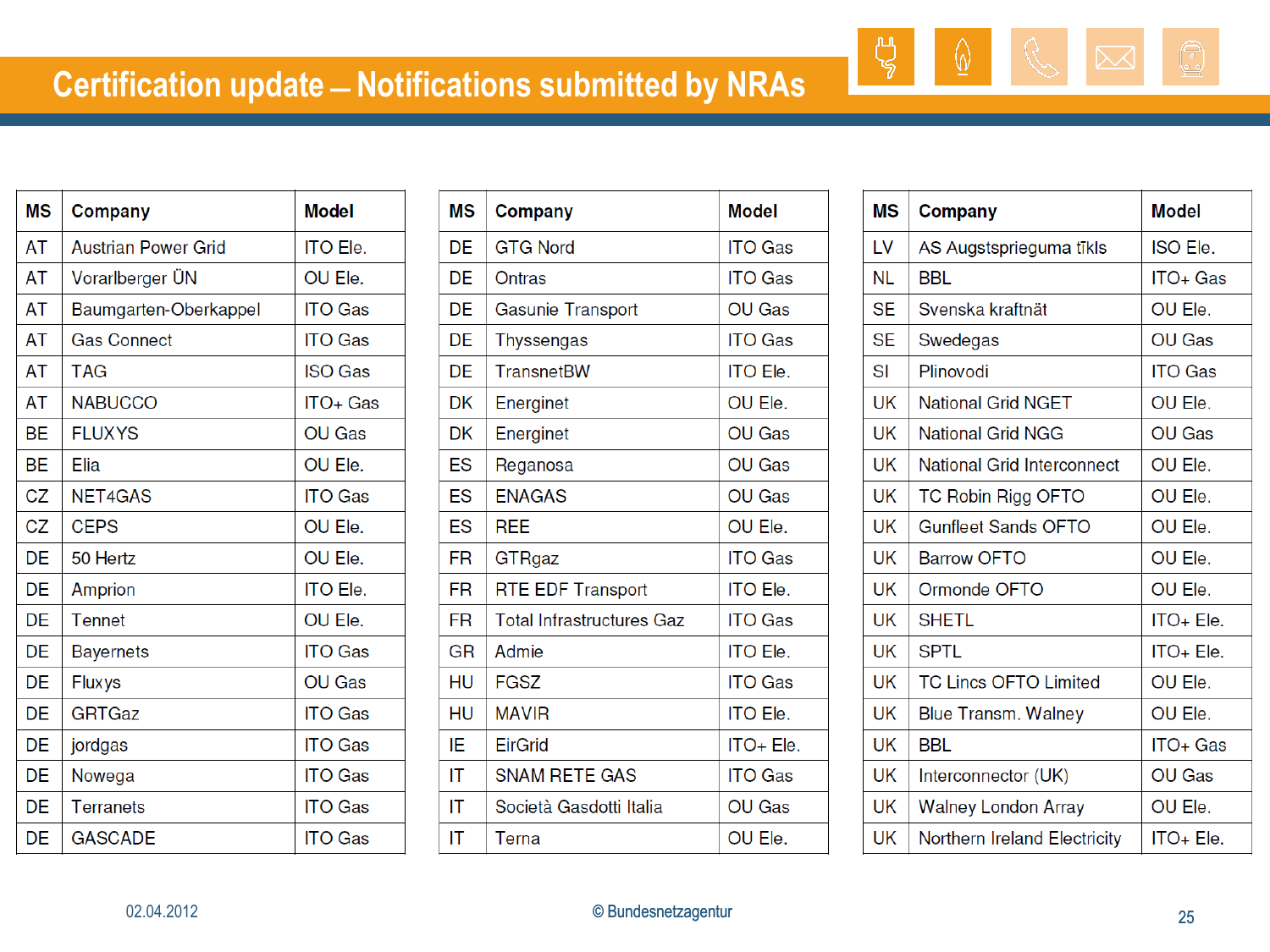

#### **Electricity TSOs landscape in Germany**



 **4 electricity TSOs with own balancing zones, each alone counting among the largest areas in Europe:** 

**2 OU (TenneT, 50 Hertz), 2 ITOs (amprion, EnBW Transportnetze)**

- **Single electricity price zone Germany/Austria**
- **Some 13 gas TSOs in 2 gas market areas**
- In addition, **1600 electricity and gas DSOs**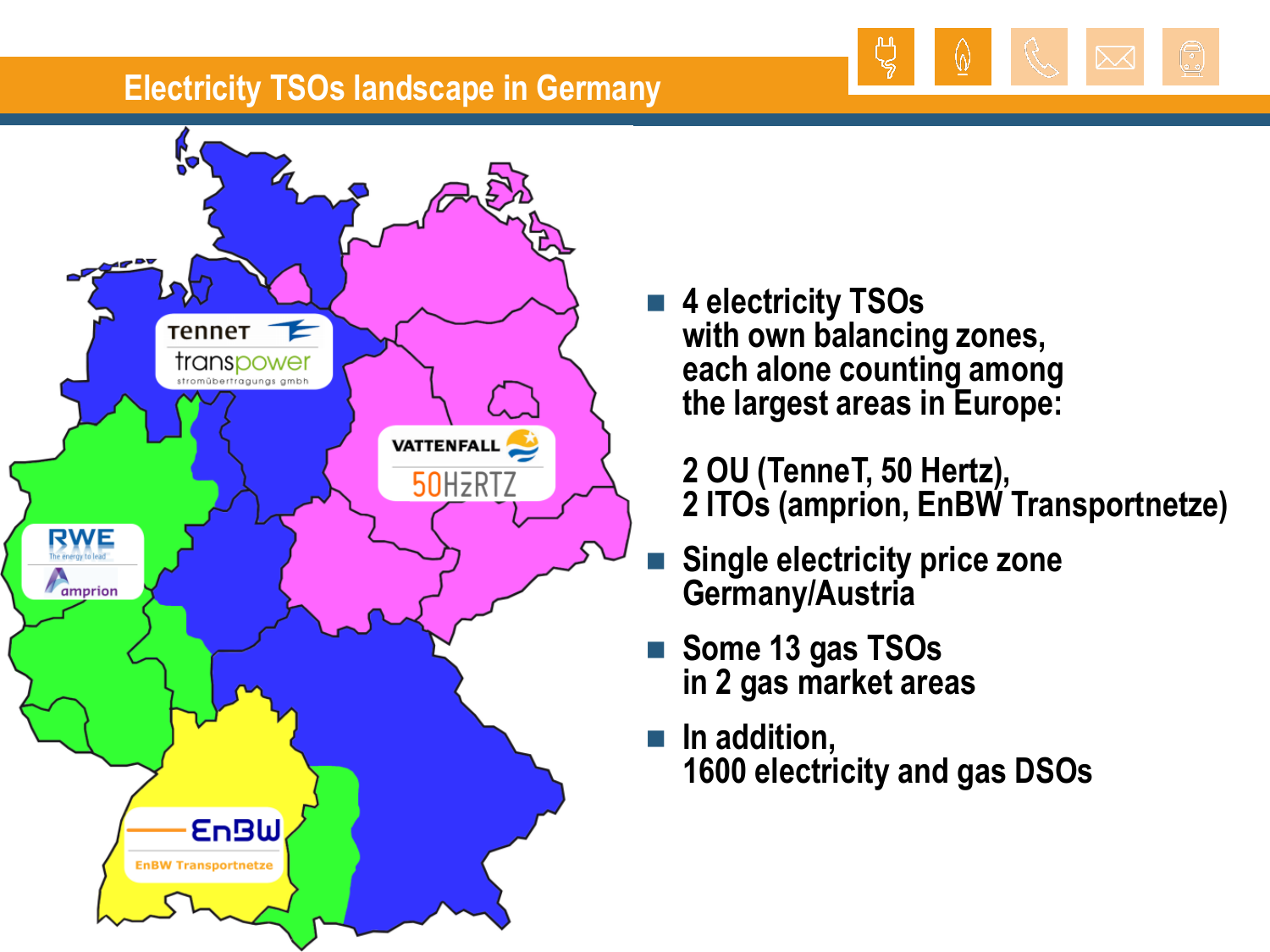|                        | Unbundling<br>model | <b>Status</b>           |
|------------------------|---------------------|-------------------------|
| 50Hertz                | OU                  | Certified $\sqrt$       |
| Tennet                 | OU                  | Certification<br>denied |
| <b>TenneT Offshore</b> | OU                  | Ongoing                 |
| Amprion                | <b>ITO</b>          | Certified $\sqrt$       |
| <b>TransnetBW</b>      | ITO                 | Ongoing                 |

 $\begin{picture}(120,115) \put(0,0){\line(1,0){15}} \put(15,0){\line(1,0){15}} \put(15,0){\line(1,0){15}} \put(15,0){\line(1,0){15}} \put(15,0){\line(1,0){15}} \put(15,0){\line(1,0){15}} \put(15,0){\line(1,0){15}} \put(15,0){\line(1,0){15}} \put(15,0){\line(1,0){15}} \put(15,0){\line(1,0){15}} \put(15,0){\line(1,0){15}} \put(15,0){\line$ 

 $\overline{\mathbb{Q}}$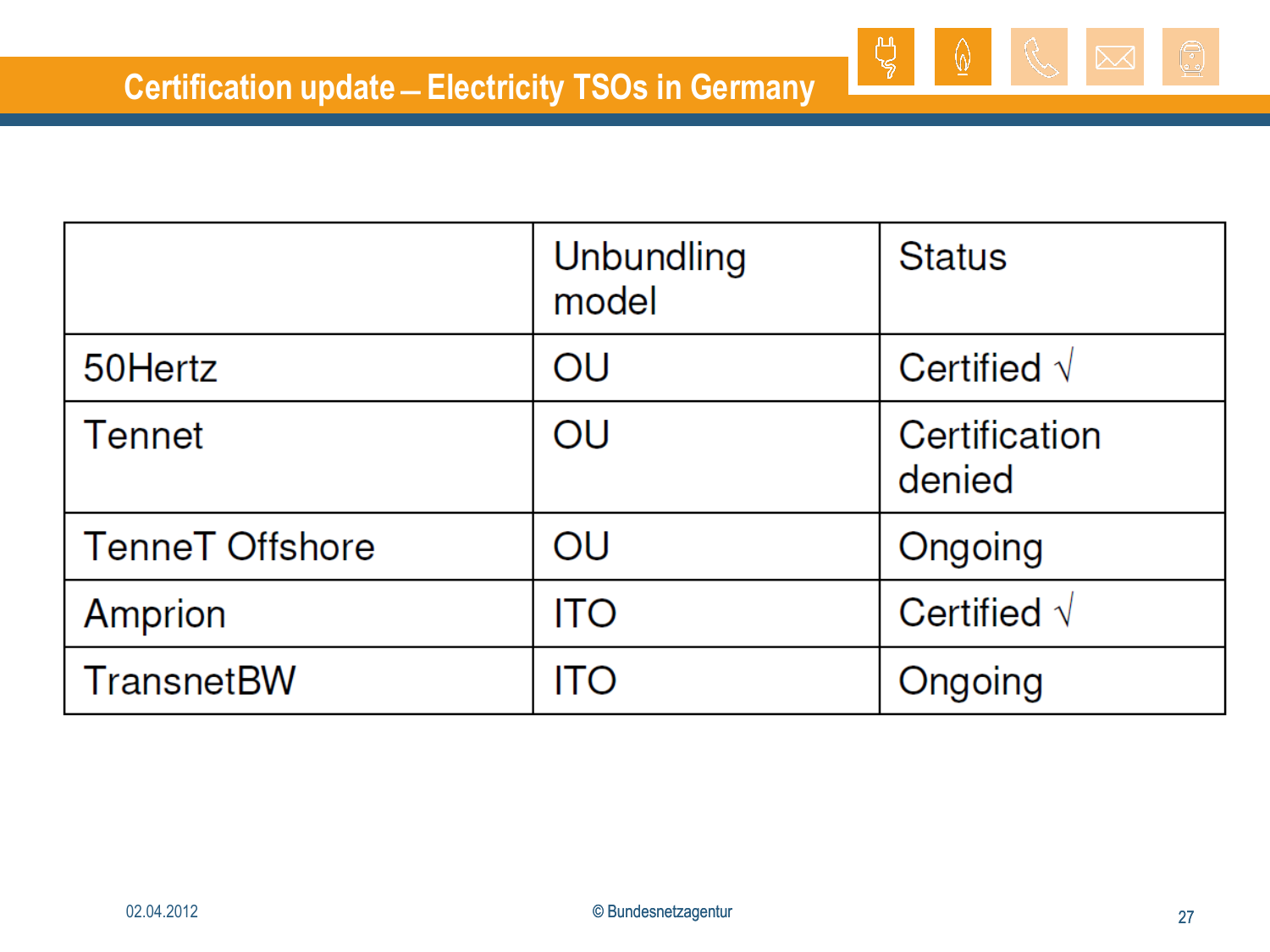## **Certification update ̶ Gas TSOs in Germany**

|                          | Unbundling<br>model | <b>Status</b>        |
|--------------------------|---------------------|----------------------|
| <b>Fluxys Tenp</b>       | OU                  | Certified $\sqrt{ }$ |
| Gasunie                  | OU                  | Certified $\sqrt$    |
| Open Grid Europe         | OU                  | Ongoing              |
| bayernets                | <b>ITO</b>          | Certified $\sqrt$    |
| GRTgaz                   | <b>ITO</b>          | Certified $\sqrt{ }$ |
| jordgas                  | <b>ITO</b>          | Certified $\sqrt{}$  |
| Nowega                   | ITO                 | Certified $\sqrt{ }$ |
| terranets                | ITO                 | Certified $\sqrt{}$  |
| Gascade                  | <b>ITO</b>          | Certified $\sqrt$    |
| <b>Gastransport Nord</b> | ITO                 | Certified $\sqrt$    |
| <b>Ontras VNG</b>        | ITO                 | Certified $\sqrt$    |
| Ostseeanbindungsleitung  | <b>ITO</b>          | Ongoing              |
| Thyssengas               | <b>ITO</b>          | Certified $\sqrt$    |

௶

 $\hat{\mathbb{Q}}$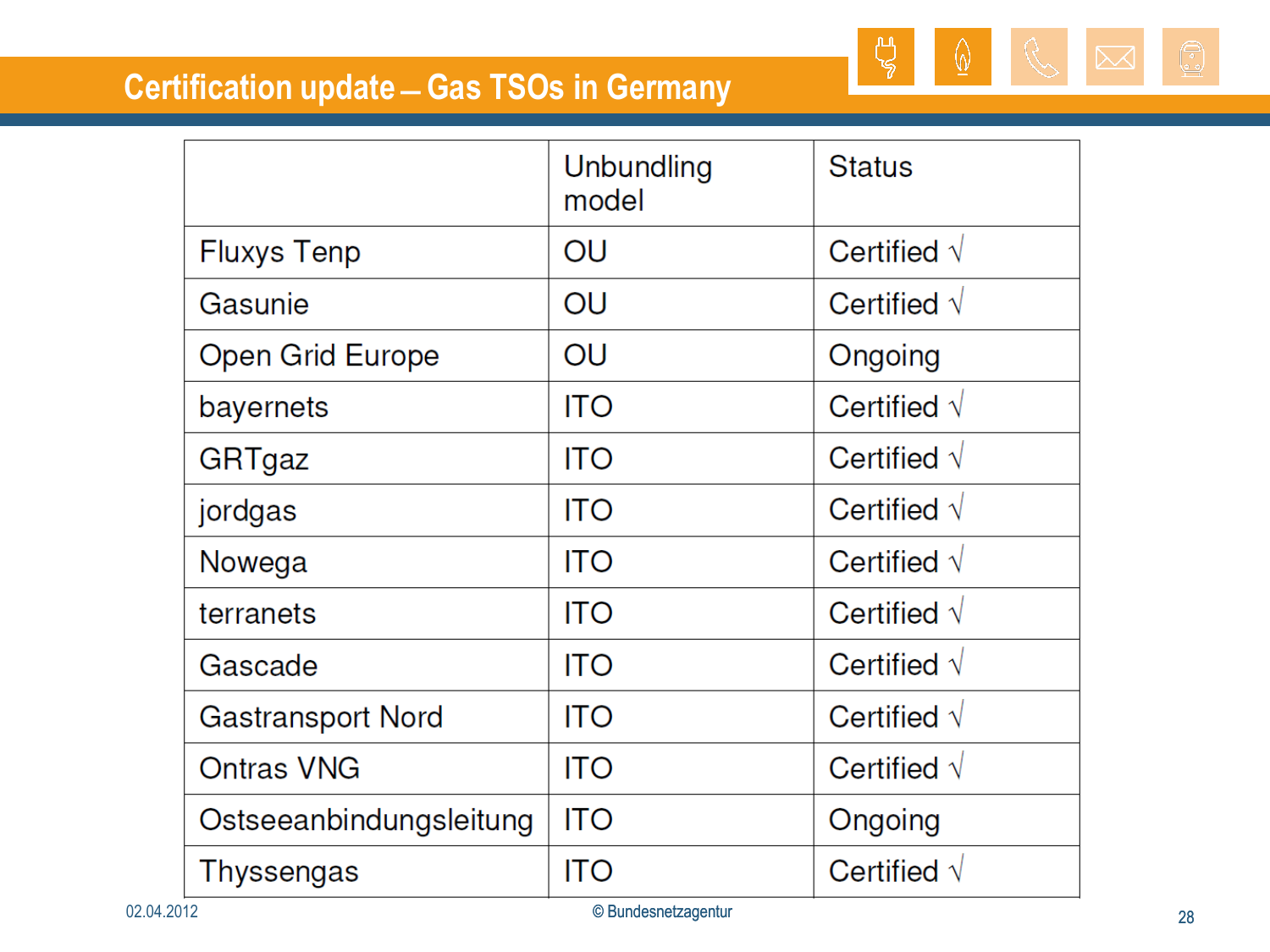- Assessment of the TSO"s economical and financial capacity has led BNetzA to refuse certification of electricity TSO TenneT:
	- $\blacksquare$  TenneT unable to provide the necessary proof of having the financial means to fulfill its statutory system operation and expansion obligations (offshore connection)
	- Commission view: "Financial capacity" criterion must apply exclusively for certification as an ITO, not for OU
	- TenneT filed a complaint with German Court (ongoing)
- Different definition of the Vertically Integrated Undertaking (inside / outside the EU)
- BNetzA considers that obligation to have separate financial accounting companies for ViU and TSO is not necessary for effective unbundling
- Definition of level 2-management: Complaint from TSO against BNetzA decision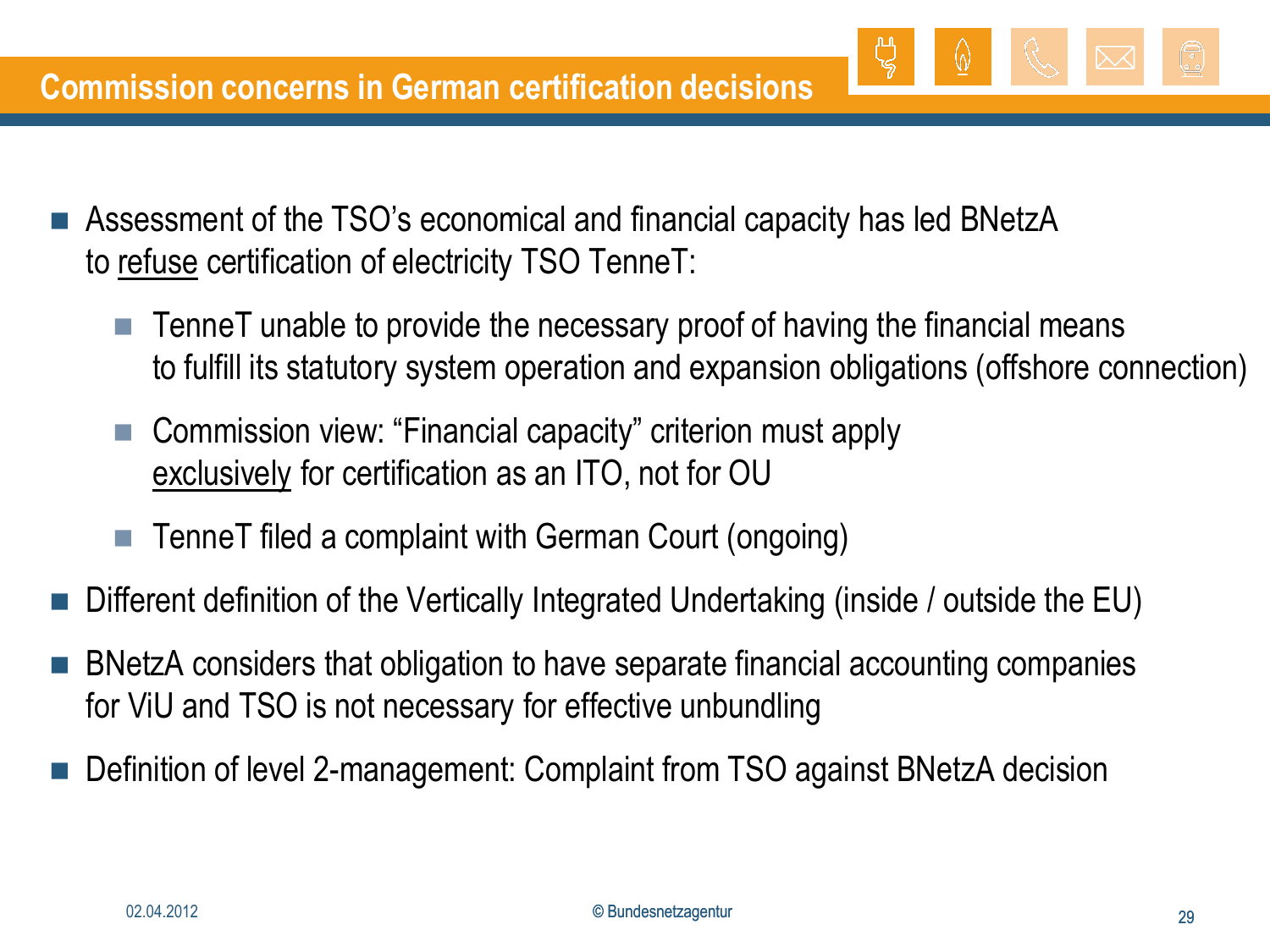## **Stable investor appetite for transmission investment assets in Germany:**

- **50Hertz** ̶ formerly Vattenfall Europe Transmission, acquired by Belgian state-owned TSO Elia and Australian investment fund IFM
- **TenneT** formerly E.ON Netz, acquired by Dutch state-owned TSO TenneT
- **TenneT Offshore** project company ̶ jointly owned by TenneT and Mitsubishi **Corporation**
- **Open Grid Europe** formerly E.ON, acquired by Macquarie and other institutional investors
- **Thyssengas** ̶ formerly RWE, acquired by Macquarie
- **Gasunie Deutschland** ̶ formerly BEB, acquired by Dutch state-owned TSO Gasunie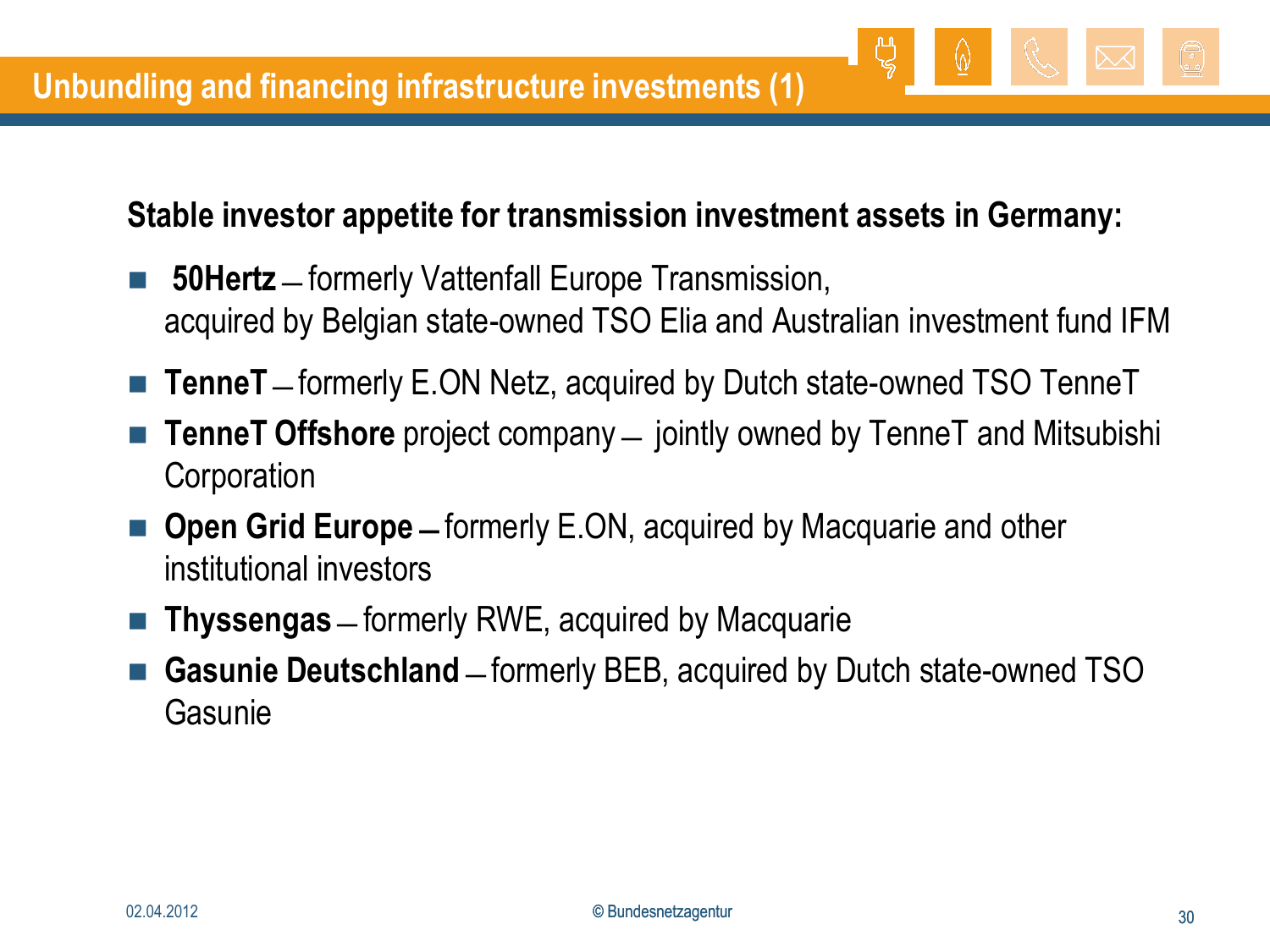## **Unbundling and financing infrastructure investments (2)**

- Commission shared "**Informal non-binding draft discussion paper**" with regulators in 2012
- Designed to provide clarification on interpretation and application of ownership unbundling rules
- Focus on financial investors owning a TSO and, at the same time having participations in generation, production and/or supply activities
- Criterion: *No incentive for a shareholder in a TSO to influence the decision making in this TSO with the intention to favour its generation, production and/or supply interests to the detriment of other network users*
	- Geographic location: No conflict of interest for instance in case of TSO in the EU and owner"s simultaneous generation investment outside the EU
	- $\blacksquare$  Relative value and nature (main or side business) of the participations
	- Impact of wholesale price evolution (low in case of feed-in tariff)
	- Interests of other shareholders
- **Commission requires NRA to carry out "***impact test***" case-by-case**
- **but Commission pursued its substance in certification opinions** which such that  $\frac{31}{31}$ **Draft paper never matured to an official Commission document,**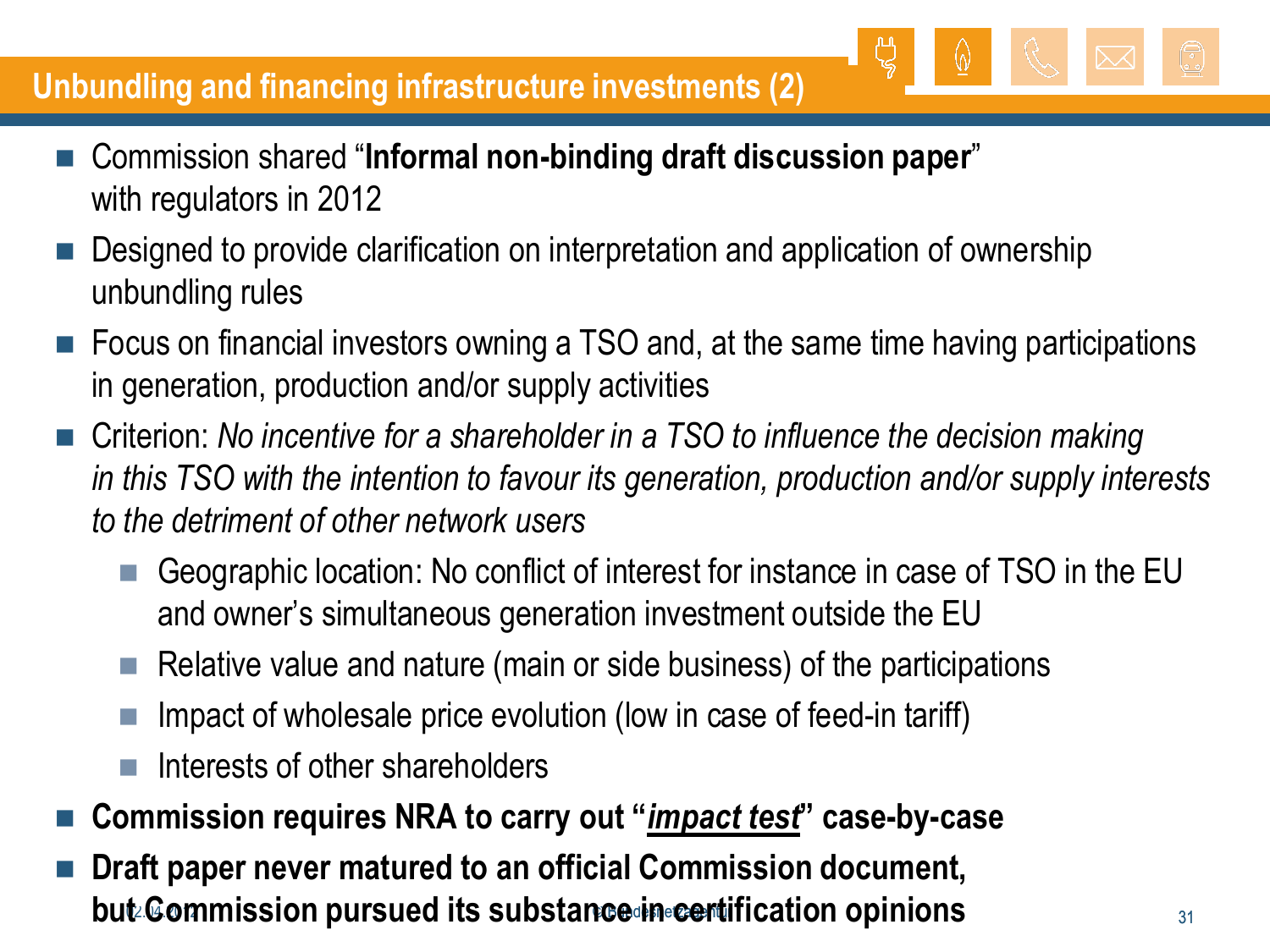- Commission"s 2012 Communication on the Internal Energy Market :
	- *"A new industry branch has emerged with a transmission-only focus and an increasingly cross-border footprint.*
	- *Unbundling and competition rules will have to continue to be enforced rigorously to ensure effective access to transmission infrastructure across the EU."*
- Council of the EU (draft conclusions of 4 April 2013):
	- *"highlights the positive effects that the third energy package unbundling provisions have on the development of energy infrastructure and on competition, while underlining the importance of assessing the effectiveness of the different unbundling models,*
	- *invites the Commission to present an analysis and guidance on institutional investors that wish to invest in both energy generation capacity and energy infrastructure."*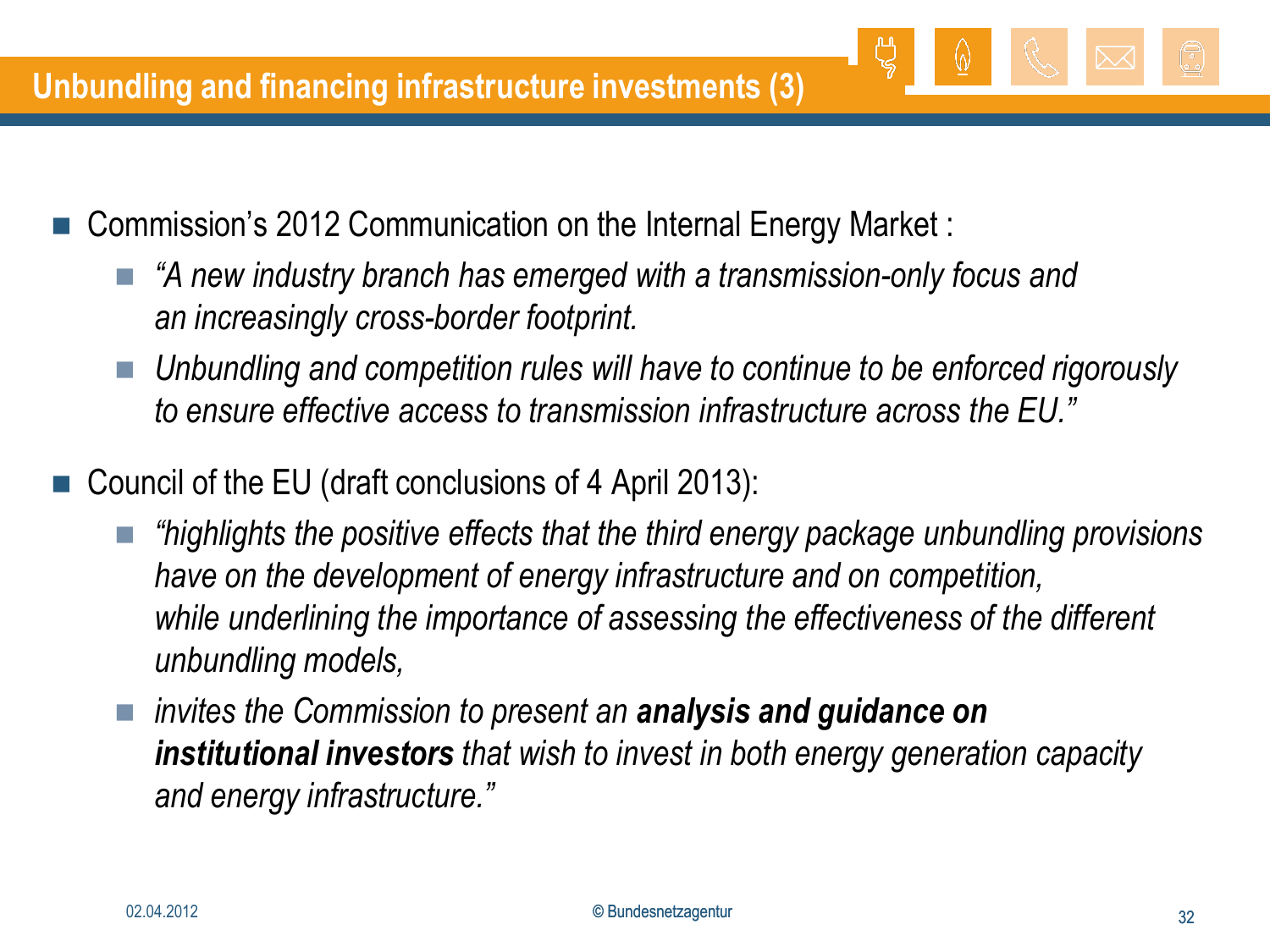

**1. Introduction**

**2. Certification process**

**3. Unbunding models**

**4. Conclusions**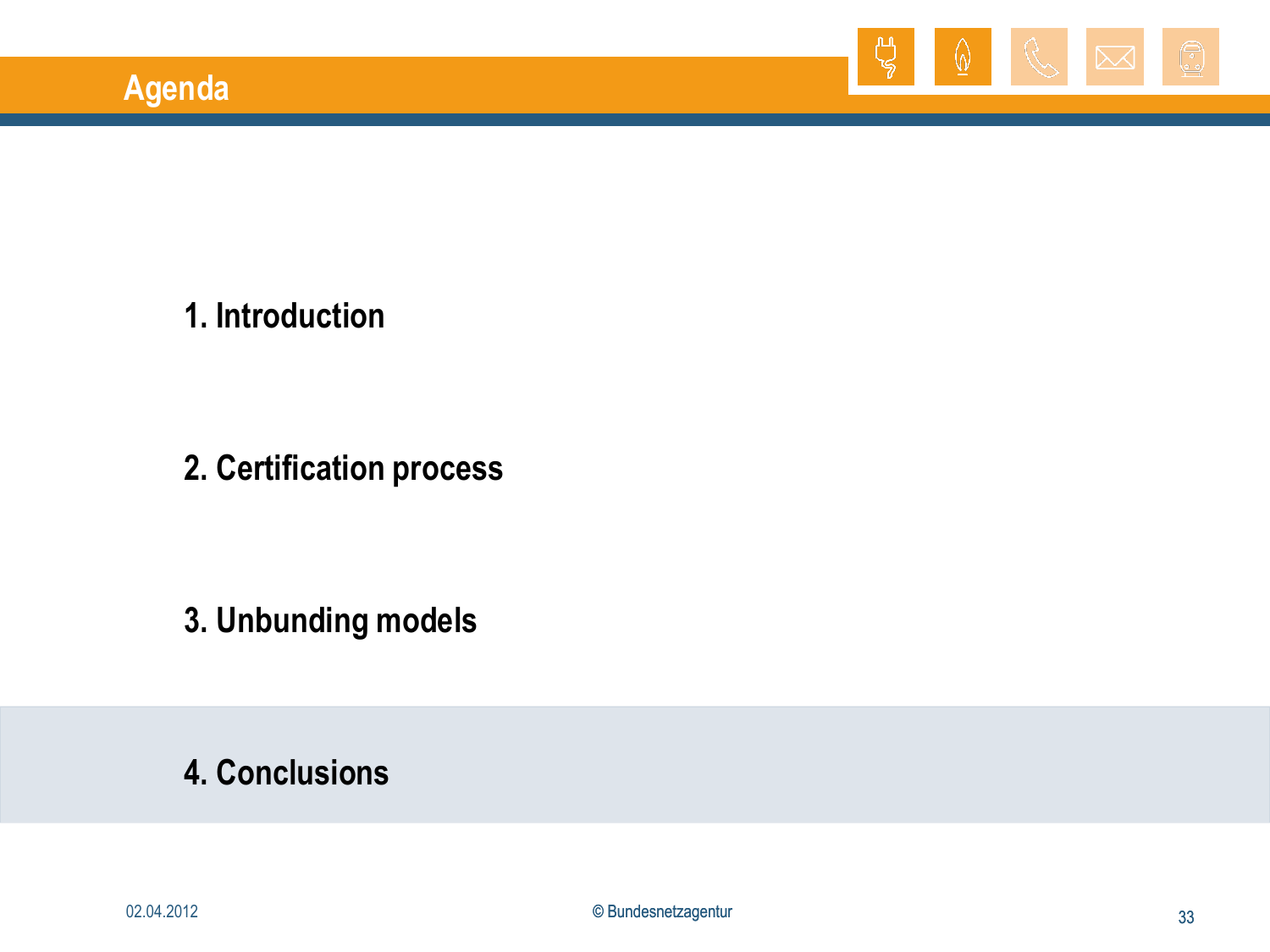

- Choice between 3 unbundling models working in practice
- Certification process time-consuming and delayed, but learning curve in interaction between Commission and NRAs
- Tension between unbundling rules and the need to attract (financial) investors for transmission assets important not only for Germany, but for the EU as a whole
- Expected Commission Guidance needs to provide ex-ante certainty for investors, in order to support EU energy infrastructure requirements
- Germany in turn needs predictability for the long-term infrastructure investments indispensable for making "Energiewende" a success story